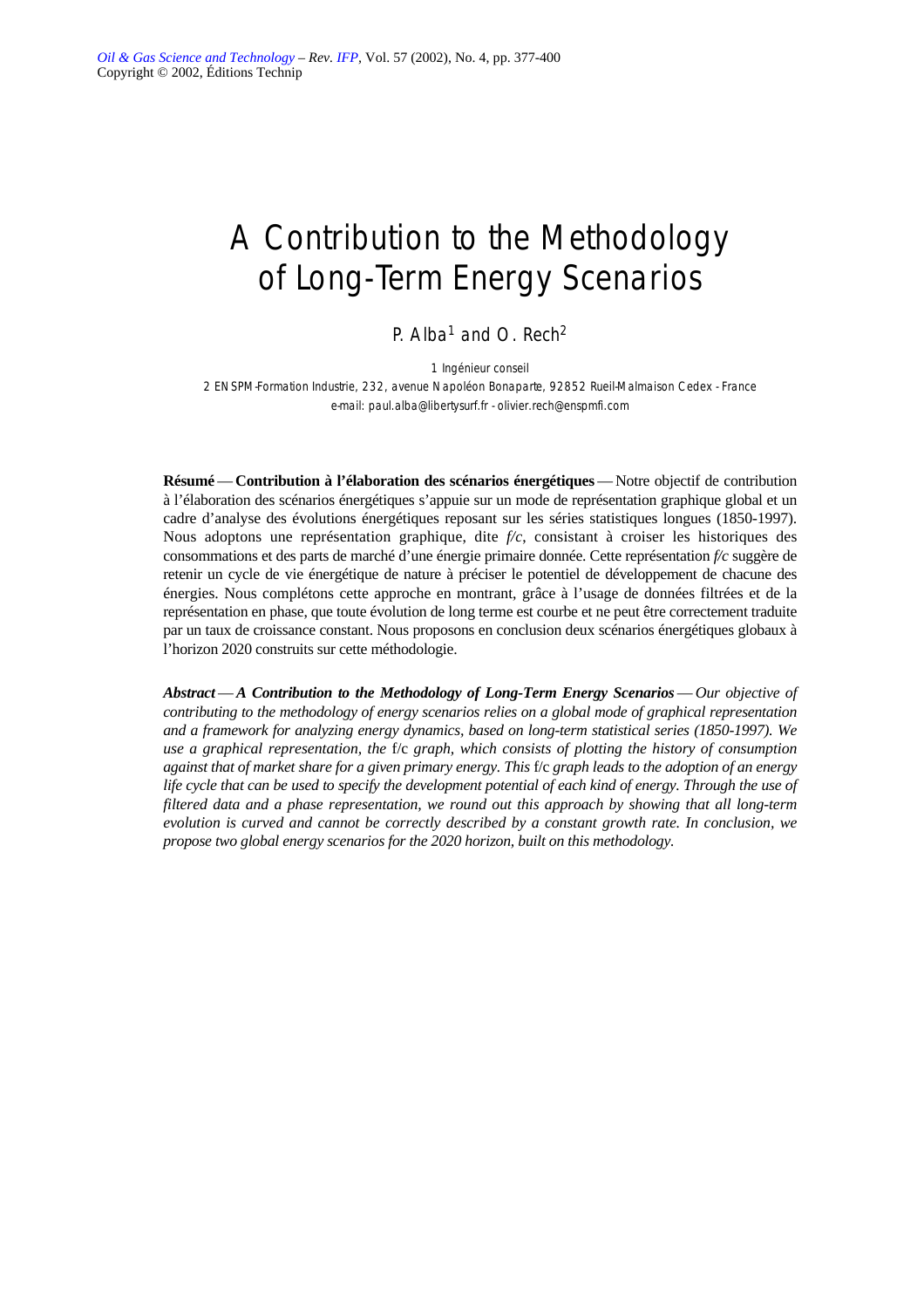## **INTRODUCTION**

This article continues the authors' research work devoted to energy forecasting, which was presented in *Revue de l'Énergie* and the ENSPM's *Cahiers Économie* (*ENSPM* is the *École Nationale Supérieure du Pétrole et des Moteurs*, part of *Institut français du pétrole*). In the first paper (Alba and Rech, 2000), we highlighted the variety of problems, linked either to statistics (*i.e.*, precision, equivalences) or to methodology, whose inadequacies, in the latter case, were largely the result of not considering acceleration/deceleration phenomena when analysing the trends of the main variables.

Using a new methodological approach that we will present in detail and broaden in this article, we were led to emphasize:

- The inadequacy of parameterizing with a fixed rate of change (which is always contrary to what the past has shown us).
- The disruptive nature of some scenarios, which imply real economic utopias.
- The insufficient precision of certain studies as regards the data used, the reference dates, the coefficients of equivalence between energy forms, or even the methods used. We shall not return to these problems here, which are a matter for the "client" organizations of these studies, as well as for statistical institutes.

Here, first of all, we present our methodological approach, which further develops the principles laid out in our previous work on total energy consumption and its determinants, and extends this to primary energies. To lighten this presentation, we have transferred to the appendices various matters concerning the methodology and points that we consider secondary, relative, that is, to energy phenomena.

Then we attempt to explore the field of energy scenarios to demonstrate the flexibility of our method, without claiming that it is some kind of magic bullet, which, moreover, as the experience of economic analyses shows, is not likely to exist.

The problem of energy scenarios is at the heart of policies that have striking characteristics, including the size of investments, the lifetime of installations, the critical nature of the needs to be fulfilled, geopolitical considerations, and, last but not least, the prima facie limited nature of fossil fuels. It is clear, therefore, that energy scenarios are important factors for the policy choices they influence.

Here, we will not return to the problems of statistical quality or the coefficient of equivalence. The latter problem, although critical, only intervenes in mathematical terms in a linear way, without distorting observed or predicted dynamics. Everyone is familiar with these questions, though many publications can be criticized for omitting to mention their sources and the equivalences they use. The precision of data is unknown; in a world balance of 8 Gtoe, the "per thousand" ‰—if we take this as the reference for extreme

precision—represents 8 Mtoe, while the "per cent" (%) represents 80. It might be estimated that our data precision is better than 1%, but can anything be concluded as to an annual variation of 2 or 3‰? Whatever the case, and even if all economic data are liable to such remarks, we must make do with what we have.

#### **1 ORIGIN: FAILURE OF THE MARCHETTI's MODEL**

At the root of our work is an attempt to update Marchetti's work (Marchetti and Nakicenovic, 1978). Why? Because, as far as we know, he is the only author to have sought a global representation of energy dynamics. In 1978, using a dispersion model, Marchetti proposed a quasi deterministic approach with a coordinate system of time/log*(f/1-f)*", where *f* is the market share *(Fig. 1)*: "*Observation of the past, from the Industrial Revolution in the 18th century, seems to indicate that the various sources of energy inexorably follow each other at unavoidable rates that can be precisely calculated and confidently extrapolated. According to the idea developed by Marchetti, a succession of energy waves follow each other with an almost fatalistic periodicity, establishing an obligatory schema that the world cannot escape."* (Percebois, 1989).

Although this model was summarily accepted by Peterka and Fleck (1978), it has proved to be too ambitious, and its predictions have only rarely been verified, particularly when the model is applied to a given country. However, this attempt showed that energy dynamics is not just an empty notion, and that representation can facilitate comprehension. Moreover, interesting parallels were drawn between different energies, as we will identify and explain.

To obtain an initial view of the problem of energy dynamics, very long-term data can be used *(Table 1)*. Although hydraulic energy use in the distant past has been greatly underestimated, and solar and wind energy come from the depths of time, we will maintain that the historical order of appearance is as follows: biomass, coal, oil, hydroelectric, natural gas, geothermal, nuclear, solar/wind. The "other renewable energy sources" (geothermal, solar, wind) are shown according to the best available data, whose precision is low, which means that the accuracy of their time series cannot be ensured, except through a sort of harmony with the overall schema. The data in the Table 1 leads to various questions that show the limits of Marchetti's (esthetically attractive) approach. These data not only show the dynamics of global consumption, but also the dynamics of each type of energy as regards its *quantity* and *market share*, while Marchetti only considers market share. The case of coal is remarkable, as the quantities cross, while the market share increases and then decreases. The data in Table 1 are shown again in Figure 2 (consumption) and Figure 3 (market share).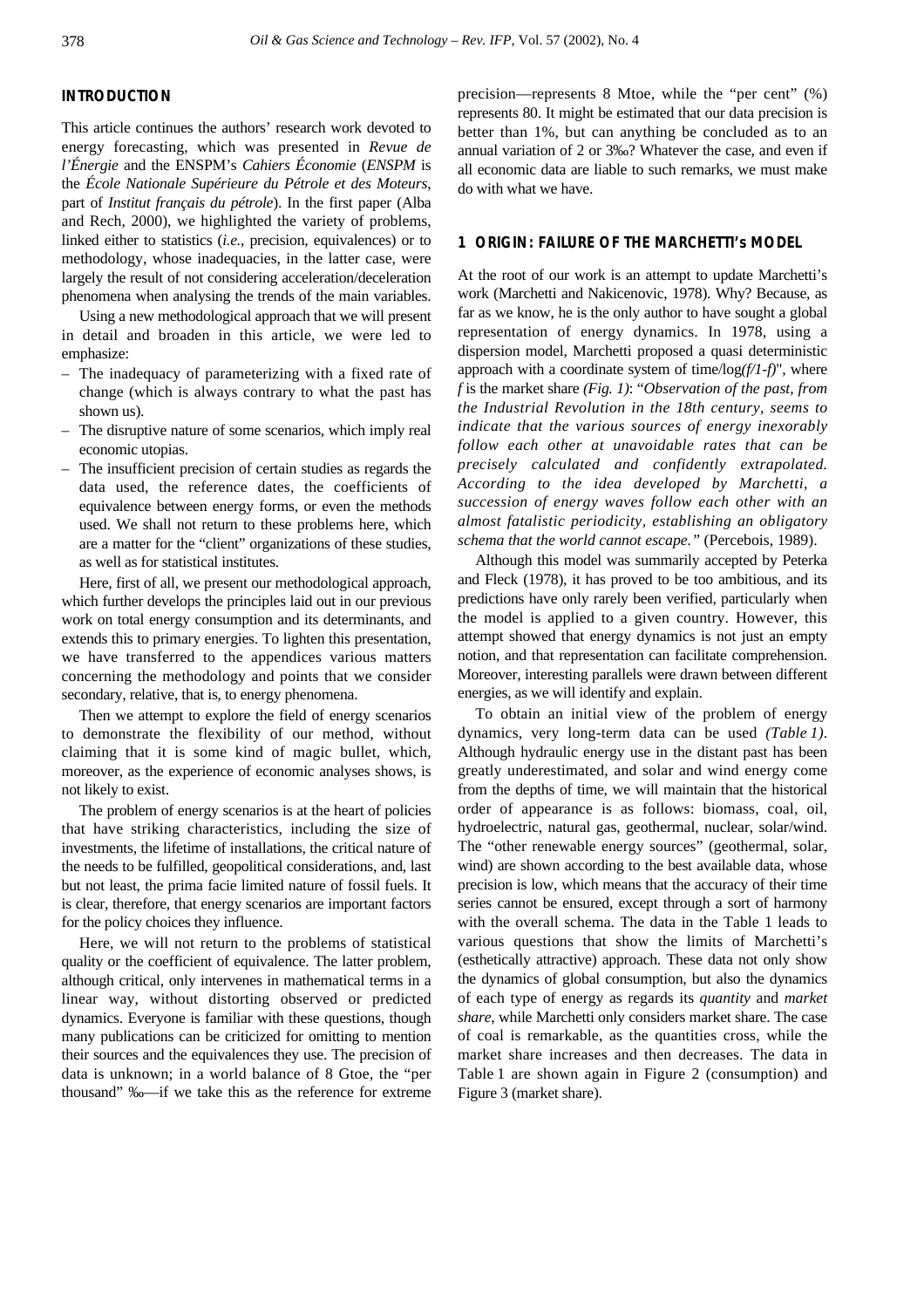

TABLE 1 Raw data for worldwide consumption of primary energies (in Mtoe)

|      | Coal | Oil  | Gas                      | Nuclear                  | Hydro                    | Geothermal               | Solar<br>and<br>wind     | <b>Biomass</b> | Total |
|------|------|------|--------------------------|--------------------------|--------------------------|--------------------------|--------------------------|----------------|-------|
| 1700 | 3    |      | $\overline{\phantom{m}}$ |                          |                          | $- -$                    |                          | 144            | 147   |
| 1750 | 5    |      | –                        |                          |                          |                          | $\overline{\phantom{m}}$ | 180            | 185   |
| 1800 | 11   |      |                          | $\overline{\phantom{m}}$ | $\overline{\phantom{0}}$ | $\overline{\phantom{0}}$ |                          | 217            | 228   |
| 1850 | 48   | —    |                          |                          |                          | $\overline{\phantom{0}}$ |                          | 288            | 336   |
| 1900 | 440  | 20   | 5                        |                          | $\overline{2}$           |                          |                          | 429            | 896   |
| 1950 | 945  | 492  | 162                      | $\overline{\phantom{m}}$ | 41                       |                          |                          | 495            | 2137  |
| 1997 | 2255 | 3409 | 1911                     | 624                      | 221                      | 37                       | 2                        | 1062           | 9521  |

*Source of data: see Appendix A1.*

We felt that it was not unreasonable to try to arrive at a system of representation that is more suitable than Marchetti's. It was therefore with the aim of building an efficient system of representation—one that allows full





Market share history.

freedom for scenarios, which is not the case of Marchetti's approach—that we undertook the work which lead to the proposals described below.

Before going on to develop the approach described above, we find it useful, based on experience, to specify certain elements of vocabulary.

- Growth rates (energy, GNP, population) are generally expressed in %/year. Although the time reference is generally omitted, that is not a reason to ignore it.
- We calculate and use a dynamic, which is the relative variation of rates *(see Appendix A3)*. It is also expressed in %/year, with the proviso that the dynamic is the %/year of a rate that is itself expressed in %/year. For example, a dynamic of 10%/year applied to a rate of 1.5%/year means that this rate becomes 1.65%/year.
- Traditionally, market shares are expressed in %. In order to avoid any confusion between the rate of growth (in %/year) of a market share (itself expressed in %), we have decided to express market share in points, with a scale from 0 to 100. For example, an energy source could have a market share of 30 points, with a growth rate of  $-1\%$ .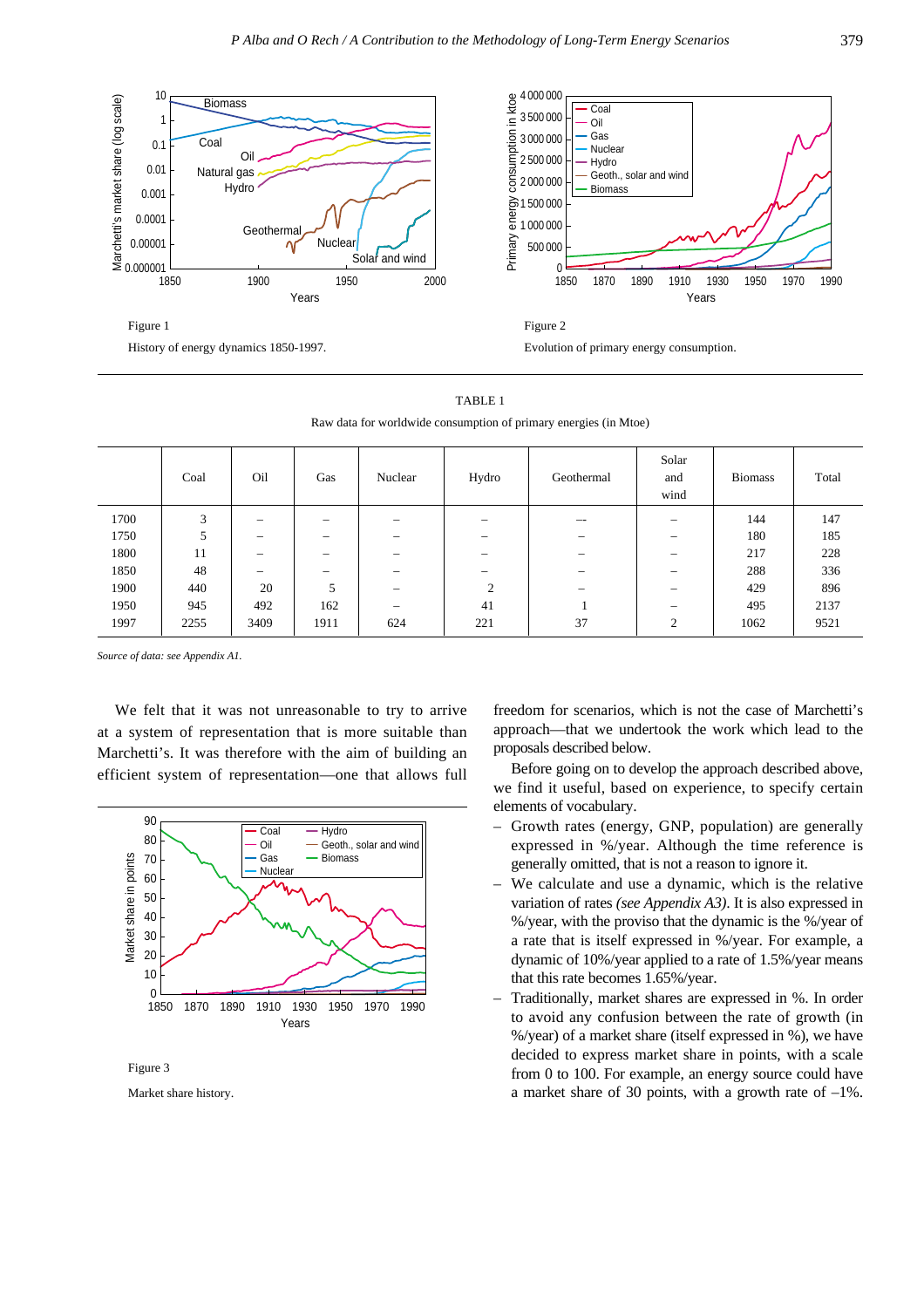This means that the market share goes from 30 points to 29.7 points. Of course, that related to the dynamic also applies.

## **2 PRINCIPLES OF THE PROPOSED METHOD**

Although what follows is the result of thorough analytical work, we believe it logical that, as this article proposes a method, we first explain the principles before illustrating them.

#### **2.1 Use of Filtered Data**

The way we represent the phenomena we study must be coherent with a fundamental characteristic of energy investments, *i.e.*, their underlying consumption. We are in a long-term context, which implies using historical series that go far back in time. In order to stand far enough back, we are brought to the beginning of the century, because of the world wars, the massive appearance of oil after 1920, the rather less massive onset of nuclear energy after 1950, and the oil crises.

We therefore assume that neither the inevitable statistical imperfections nor the volatility of fluctuations mask secular trends. Our analysis relies on these trends, which are indicators of the profound dynamics that are characteristic of each energy source.

We therefore use classic time series, which we filter *a priori*. Even if the time series do not have a confidence interval that is optimally adapted for statistical use, we can nevertheless observe that all economic models effectively filter the data they use, both during the econometric phase of reconstructing the past, and during the projection phase. Consequently, we have decided to work with filtered data. For this, we use the classic Hodrick-Prescott filter (1997). Appendix A2 provides some details on this method.

#### **2.2 Examining Phase Dynamics**

Appendix A3 describes the principle of phase representation, which is not new. The interest of this representation is to naturally show the elements linked to rates of change, particularly the dynamic, which is the relative variation of a rate that is linked to the trajectories' curvature. From this analysis, we discover some noteworthy elements that can be used to characterize dynamic scenarios, or, in an equivalent formulation, to show which values of rates and dynamics (rate variations) should be used to attain a certain objective in a certain time. Examples 1 and 2 (developed hereafter) illustrate the properties of phase representation.

The interest of the phase representation as applied to energy dynamics resides in the fact that, beyond simple graphical use, this plotting integrates the economic dimension of energy development, by summarizing and illustrating the degree of tension between supply and demand.

#### **2.2.1 Example 1: The Evolution of Coal's Market Share**

In Figure 4, the evolution of coal's market share is plotted in the logarithmic phase plane (where the log of the market share is the abscissa, and rate of growth is the ordinate). The dynamic, which was slightly negative for 40 years, becomes sharply negative from 1900. The trajectory goes into the lower half-plane, forming a normal to the abscissa axis, at the time of World War One. Attempts to maintain market share, marked by trajectories that rebound upwards (in 1938, 1956 and the beginning of the 1980s), never succeed in crossing with sufficient energy to sustain growth.



Table 2 gives the values of average growth rates (variations) and of the dynamic (rate of change) for noteworthy periods of the coal market share trajectory.

TABLE 2 GR and dynamic indexes evolutions of coal's market share

| Period    | $GR*$   | Dynamic |
|-----------|---------|---------|
| 1860-1900 | 2.10    | $-2.45$ |
| 1900-1913 | 1.29    | $-6.89$ |
| 1914-1930 | $-0.72$ | 27.39   |
| 1946-1956 | $-1.29$ | $-4.05$ |
| 1956-1969 | $-2.45$ | 12.08   |
|           |         |         |

*\* GR = growth rate*

### **2.2.2 Example 2: The Evolution of Coal Consumption**

In Figure 5, coal consumption is plotted in the logarithmic phase plane (log consumption as the abscissa, growth rate as the ordinate). The trajectory shows various cycles, for which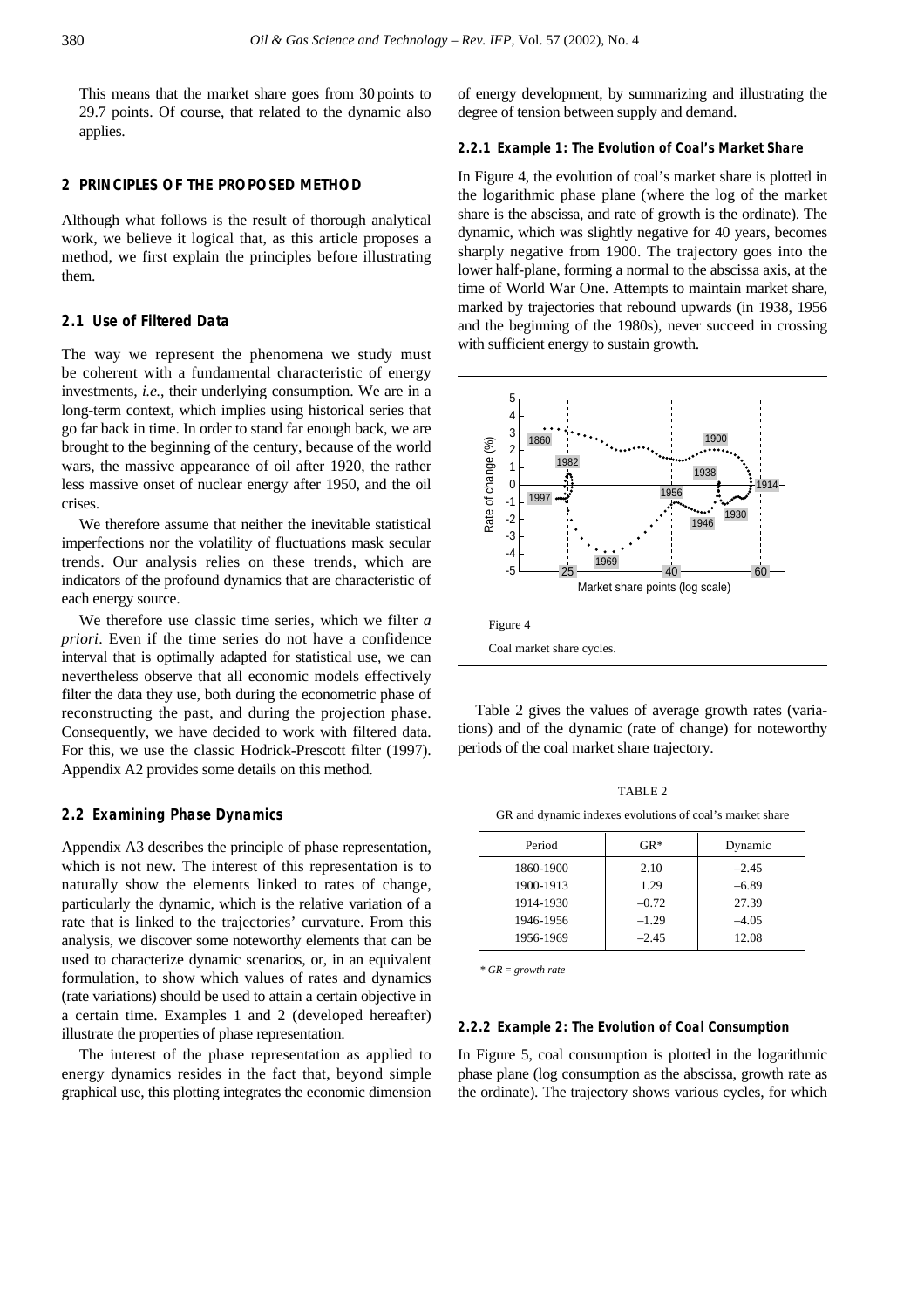

the high and low points have been dated. The pseudo-cycloid structure is clear. Note the virtual symmetry between the growth phases and the decline phases.

Table 3 gives the values of average growth rates (variations) and the dynamic (rate of change) for noteworthy periods of the coal consumption trajectory.

TABLE 3 GR and dynamic indexes evolutions of coal consumption

| Period    | GR   | Dynamic |
|-----------|------|---------|
| 1900-1927 | 2.08 | $-7.38$ |
| 1945-1956 | 2.24 | 47.29   |
| 1956-1969 | 2.05 | $-8.93$ |
| 1969-1981 | 1.73 | 22.12   |
| 1981-1997 | 1.38 | $-7.31$ |

## **2.3 Plotting** *f/c***: Market Share** *vs.* **Quantity**

The characteristics of the evolution of the different energies sources are shown through a phase representation. As this history clearly shows that consumption and market share must simultaneously be taken into account, we decided to represent energy history by correlating these two variables, even though they are related through total consumption.

The property of this representation is that, **at each instant, the points representing the different forms of energy are aligned on a straight line, called the energy demand line**(1**)** . Thus, for each type of energy, by definition:

$$
f_i=c_i/C
$$

where  $f_i$  is the market share of energy *i*,  $c_i$  the consumption of energy *i*, and *C* is total energy consumption.

This shows that, for a given *C*, the points  $(c_i f_i)$  are aligned. This is true whether the scale is logarithmic *(Fig. 6a)* or Cartesian *(Fig. 6b)*. We will use the logarithmic scale, because the slopes of the trajectories are then simply linked to the ratio of the growth rates of each energy form and of total consumption.

Besides the analytical elements this representation provides, which we will present below, we will use this context later on to formulate specific scenarios that are characteristic of each primary energy source. We call a specific scenario a trajectory in the *f/c* plane. Energy evolution is thus represented by the set of specific scenarios. This implies that the total energy consumption level must be considered as intrinsically exogenous. We then put the specific scenarios back in their respective phase representations in order to evaluate more precisely the consequences in terms of the rate of change of consumption and market share.



Figure 6a

Primary energies in the *f/c* plane 1850-1997.



Figure 6b

Primary energies in the *f/c* plane 1850-1997 (Cartesian scale).

<sup>1</sup> The consequence of using filtered data is that the sum of the filtered series of each primary energy source is not strictly equal to the filtered series of total consumption. However, the small deviation observed is not sufficient to question the conclusions generated by this mode of representation.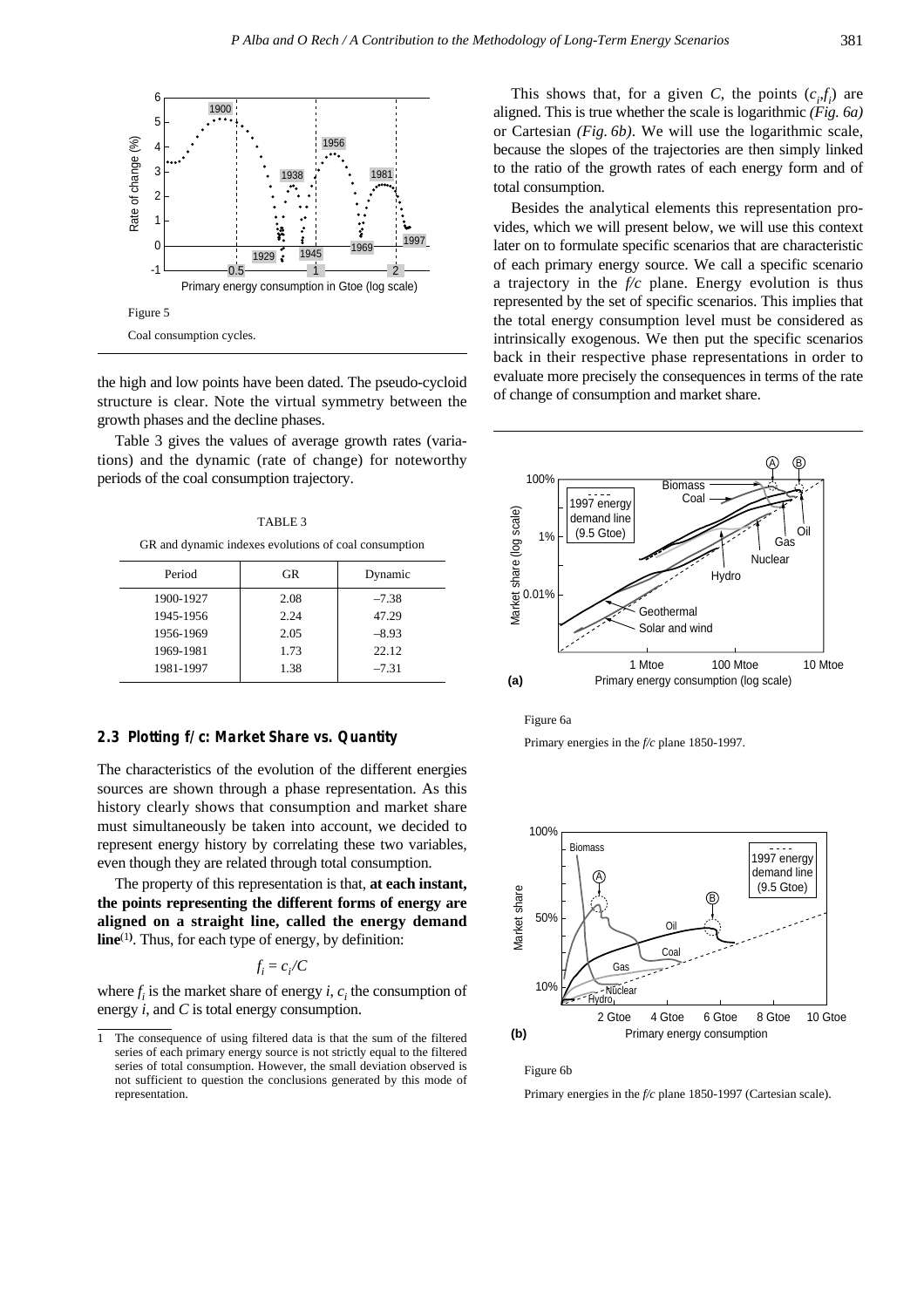Once a scenario has been established in the *f/c* plane and evaluated in the phase representation, one can, if need be, for the purpose of illustration, return to classic representations that use time series by decomposition into variable *f* and variable *c*, even if this approach is ultimately of little interest either in the analysis of the past, or in the process of building a scenario.

#### **3 ILLUSTRATION OF THE METHOD**

## **3.1 What the History of Consumption Teaches**

When plotting the time series of the rates of change of energy consumption, one is struck by the variability of those rates *(Figs. 7 and 8)*. If smoothed data are used *(Figs. 9 and 10)*, a remarkable phenomenon is revealed: the appearance of each energy form is accompanied by very high rates, which then drop fairly rapidly. There is no miracle here, but simply the



Figure 7

Time series of annual rate of change in primary energy consumption for coal, oil and gas (raw series).



#### Figure 9

Time series of annual rate of change in primary energy consumption for coal, oil and gas (filtered series).

consequence of definitions that were adopted, as we shall see with the help of a very simple theoretical approach.

Consider an economy with energy form  $c_1$ . Total consumption is *C* and the market share is  $f_1/C$ . At a given time  $t_i$ , we decide to introduce a new form of energy  $c_2$ :

for 
$$
t < t_i
$$
,  $c_1 = C$ ; for  $t > t_i$ ,  $f_1 = c_1/C$ ,  $f_2 = c_2/C$ ,  
and, obviously,  $df_1/f_1 = dc_1/c_1 - dC/C$  (respectively,  $f_2$ )

 $- df_1/f_1$  expresses the growth rate of market share  $f_1$  of energy 1 (respectively,  $f_2$ ) as the difference between the rate of growth of consumption of this energy and of total energy consumption. This applies to an energy form already on the market. We could conclude—wrongly that an energy source could not be put on the market at a low rate. Indeed if  $dc_2/c_2$  is  $\lt dC/C$ ,  $df_2/f_2$  becomes negative. But, by definition,  $df_2/f_2$  is zero at first and cannot become negative. Here, we are in a discontinuous situation, which can be illustrated as follows: at time 0,  $dc<sub>2</sub>$  goes from 0 to a certain value through an impetus



## Figure 8

Time series of annual rate of change in primary energy consumption for hydro, nuclear, geothermal, solar and wind (raw series).



#### Figure 10

Time series of annual rate of change in primary energy consumption for hydro, nuclear, geothermal, solar and wind (filtered series).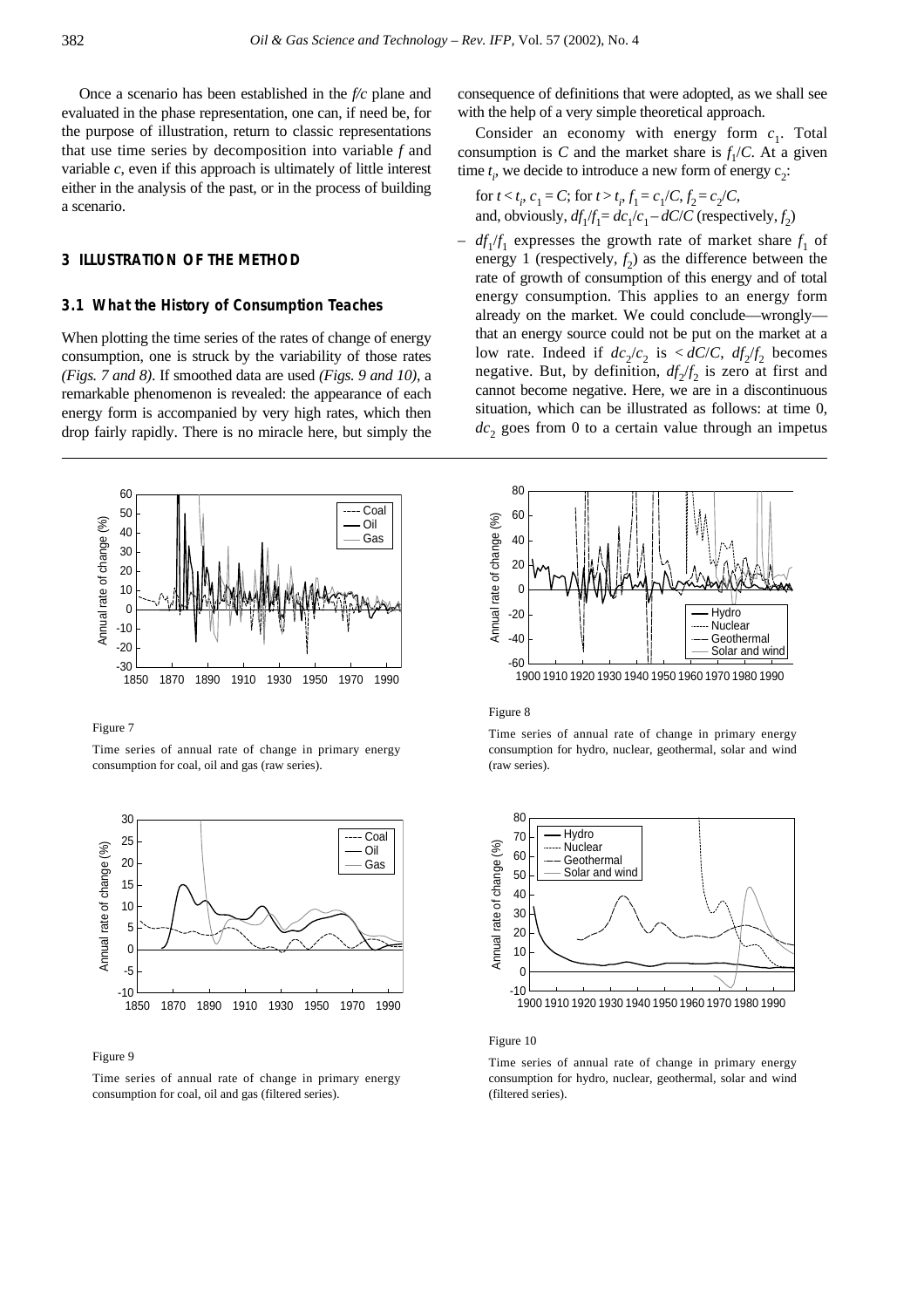(acceleration) of the second difference.  $dc<sub>2</sub>$  therefore appears as a jump, whose derivative is mathematically expressed by a Dirac delta function. Arithmetically, any introduction is associated with an instantaneous, almost infinite growth rate, which makes  $df_2$  positive. The new energy source will see that growth in its market share (which simply expresses the high rate of consumption) will continue as long as its intrinsic properties or the aid it is provided are sufficient. What must be clearly understood is that the appearance of a new energy source is accompanied by very high rates, without this reflecting miraculous qualities.

This **introductory effect** is a feature of all the most recent energy sources. The effect is clearly lessened by a very prudent market launch strategy, but it cannot disappear, except by transferring the starting point way back in time. Without further elaborating, we may conclude that, at the launch of each energy source for which we have adequate statistics, we are not in the presence of this kind of process. It should also be remembered that interference between energy sources only appears at the end of the introductory phase, when the new arrival looks for an acceptable market share that will pay for its development.

We will now examine the dynamics of each energy form:

- Coal *(Fig. 11a)*: the dynamic is currently (1997) very slightly positive, at the limit of errors of measurement, and recent rates remain low, less than 1%/year. The maximum rate reached in 1980 was 2.5%/year, a favourable period for coal (with the price of oil at its historic high, and no concern for the greenhouse effect).
- Oil *(Fig. 11a)*: the big winner until 1969, oil has since suffered a change in status, with its rate of 8%/year before 1969 dropping to 0 in 1982. Since then, a dynamic, which although positive is constantly decreasing, has limited oil to around 1.5%/year, such that a return towards 0 is not impossible over the next 20 years.
- Natural gas *(Fig. 11a)*: the dynamic, which has been negative since the mid-1960s, appears now to be moving towards 0, and may even become positive, if we take into account gas reserves, the good geographic distribution of those reserves and the ecological popularity of the product. The latter point could encourage electricity production, which can rely on the remarkable progress made with combined cycle gas turbines. It is therefore reasonable to think that the natural gas rate might increase. Here, we are in a domain that offers a large number of degrees of freedom to establish future scenarios.
- Nuclear *(Fig. 11b)*: it can be assumed that nuclear energy has passed its introductory effect, but has not yet found a secure place in the energy mix. Here again, we are in a domain where various scenarios are possible.
- Hydro *(Fig. 11b)*: the dynamic fluctuates around 0, for a rate that is clearly almost constant, at 2 %/year. But having seen some good times since the 1950s, slightly better rates are possible over the long term.
- Biomass *(Fig. 11b)*: the consumption dynamic is negative, and the rate is virtually identical to that of worldwide demand. This is perhaps due to a statistical problem, but we will consider it nonetheless. Note that historically, a slight recovery in consumption during the 1980s led to a rate of only 2%/year. This clearly indicates that we should not expect revolutions in this domain.
- Other renewable resources: geothermal, solar and wind *(Fig. 11b)*. After a rebound at the end of the 1970s, the geothermal trajectory resumed its long-term trend, which shows consumption is winding down. For solar and wind energy, we'll confine ourselves to noting that the current growth rate remains the highest of the various energies. However, the quantities are so small that a definite conclusion cannot be drawn as to the trajectory's direction, given the difficulty in assessing the quality of



#### Figure 11a

Phase representation of primary energy consumption for coal, oil and gas (filtered series).



Figure 11b

Phase representation of primary energy consumption for hydro, geothermal, solar and wind, biomass and nuclear (filtered series).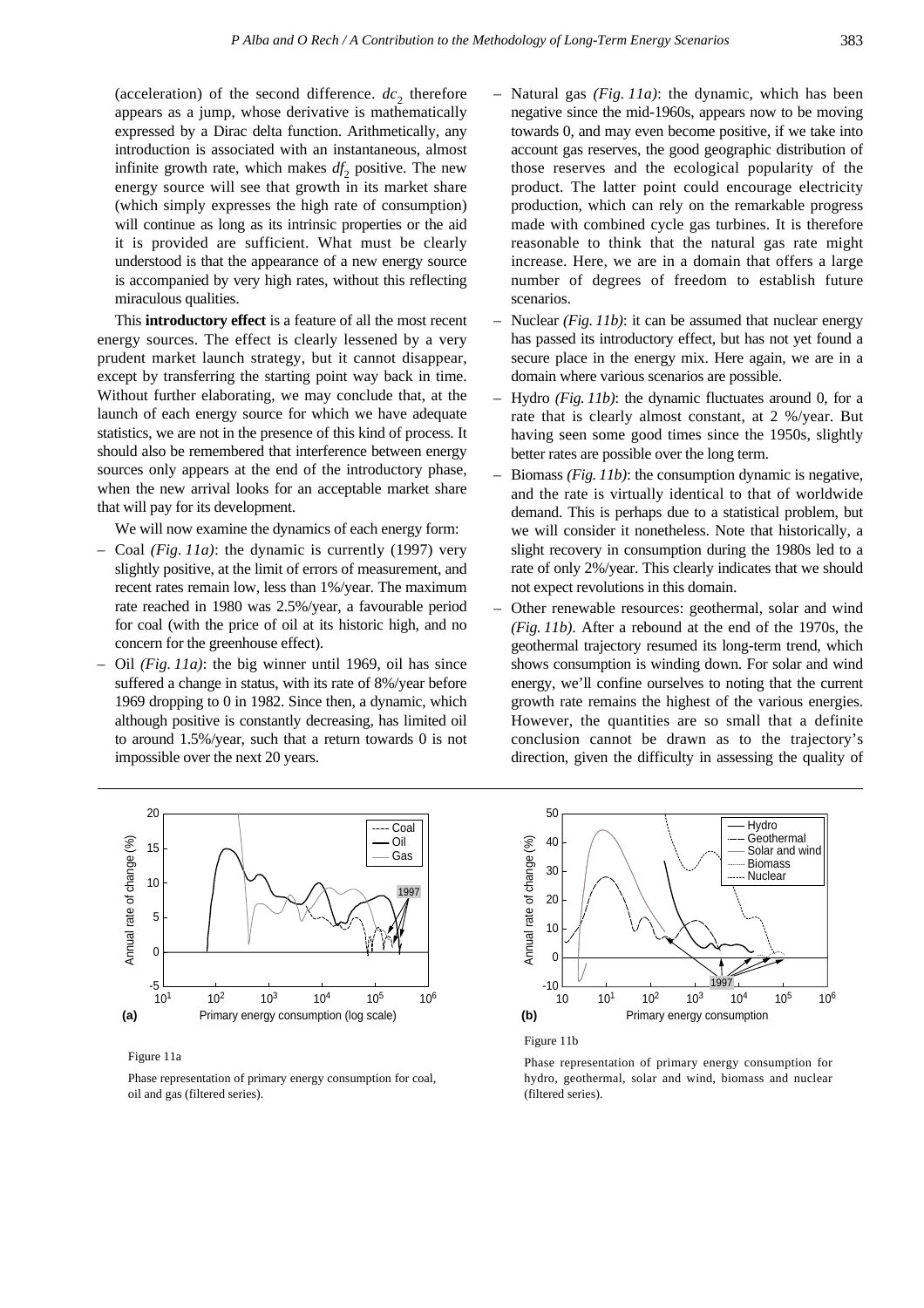### TABLE 4

Annual growth rates of primary energy consumption (smoothed series (%))

|      | Coal    | Oil | Gas | Nuclear | Hydro | Geothermal | Solar<br>and<br>Wind         | <b>Biomass</b> | Total |
|------|---------|-----|-----|---------|-------|------------|------------------------------|----------------|-------|
| 1900 | 5.1     | 8.1 | 6.8 |         |       |            | $\qquad \qquad \blacksquare$ | 0.5            | 3.0   |
| 1930 | $-0.6$  | 4.2 | 5.0 |         | 4.0   | 18.8       |                              | 0.3            | 0.5   |
| 1950 | 2.0     | 7.0 | 9.3 |         | 4.5   | 12.6       |                              | 0.8            | 3.4   |
| 1960 | 3.2     | 8.0 | 9.2 |         | 4.3   | 7.5        | $\overline{\phantom{m}}$     | 1.4            | 5.0   |
| 1970 | 0.5     | 6.5 | 6.5 | 36.2    | 4.6   | 7.7        | $-3.5$                       | 1.5            | 4.2   |
| 1985 | $2.2\,$ | 0.3 | 3.3 | 12.6    | 2.4   | 10.3       | 32.4                         | 2.0            | 2.0   |
| 1997 | 0.7     | 1.3 | 1.9 | 2.1     | 2.2   | 2.8        | 9.5                          | 1.5            | 1.4   |

the statistics that we present, but without attaching great importance to this.

The Table 4 summarizes this information (rates in  $\%$ /year).

Very different rates can be noted in the past. These are growing closer today, as seen by the convergence around low rates of change of market share, an unstable situation. The particular case of nuclear energy is striking: in 25 years, it has lost all its introductory effect. From this brief presentation of the history of consumption, we may conclude that, **unless the introductory effect is renewed (which can always happen through outside intervention)**, normal energy dynamics cannot hope to achieve very high values and regain their youth to meet the needs of some scenario.

#### **3.2 What the History of Market Shares Teaches**

Here we will also use a phase representation:

– Coal *(Fig. 12a)*: declines rapidly, tries to stabilize at 25 points, then resumes a slow, but fairly constant decline of between –0.5 and – 1%/year.

- Oil *(Fig. 12a)*: following the oil crises, declines with a very strong negative dynamic, then resumes a positive dynamic after the counter-shock of 1986. The phase diagram suggests a possible recovery of market share above 35 points, with a possible bifurcation: either a recapture of the market (which would require a growth rate that is not supported by the history of consumption (see supra), or an attempt at stabilization, perhaps like that of coal (slight recovery, then slow decline).
- Natural gas *(Fig. 12a)*: the growth rates of this fashionable energy source are not very high, and the dynamic fluctuates. To bring natural gas to a worldwide market share above 25 points (as foreseen by a simple extrapolation of the current trend) will require an effort that is perhaps underestimated today. In any event, natural gas is a key element for future scenarios. We note that natural gas "maintained" a growth rate of 3.5%/year in the past, which represents a sort of maximum long-term rate.
- Nuclear *(Fig. 12b)*: negative dynamic, bringing nuclear energy, whose market share is still slightly growing, into a critical phase, as it is nearing the crossing from the growth area to the decline area.



Figure 12a

Phase representation of coal, oil and gas market shares (filtered series).



Figure 12b

Phase representation of hydro, geothermal, solar and wind, biomass and nuclear market shares (filtered series).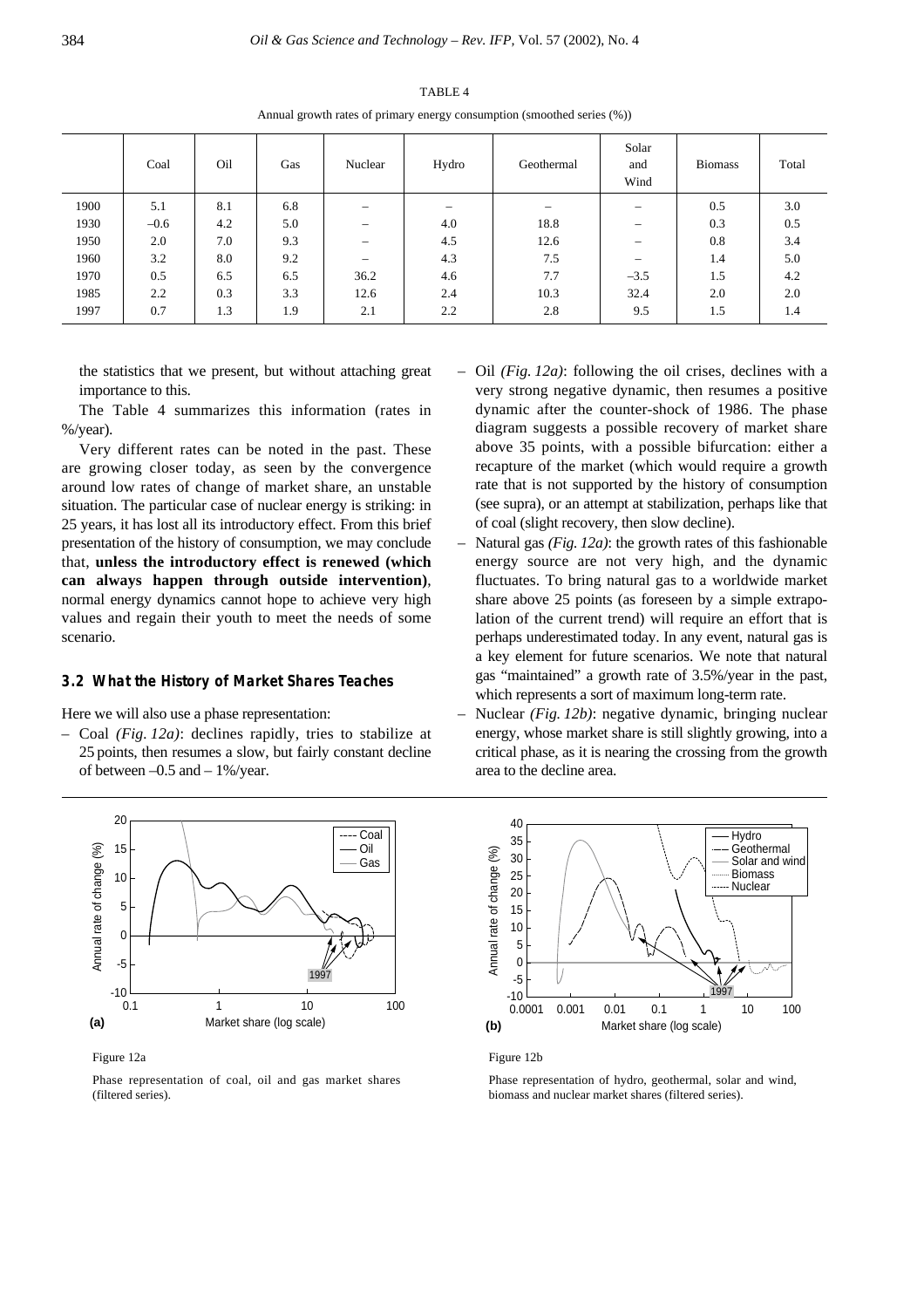|      | Coal   | Oil    | Gas | Nuclear                  | Hydro  | Geothermal | Solar and wind | <b>Biomass</b> |
|------|--------|--------|-----|--------------------------|--------|------------|----------------|----------------|
| 1900 | 2.0    | 4.9    | 3.5 | $\overline{\phantom{0}}$ |        |            |                | $-2.3$         |
| 1930 | $-1.1$ | 3.8    | 4.7 |                          | 3.4    | 16.7       |                | $-0.2$         |
| 1950 | $-1.4$ | 3.4    | 5.7 |                          | 1.0    | 9.3        |                | $-2.4$         |
| 1960 | $-1.5$ | 2.7    | 3.8 |                          | $-0.5$ | 2.3        |                | $-3.4$         |
| 1970 | $-3.7$ | 2.4    | 2.4 | 28.4                     | 0.3    | 3.1        | $-3.3$         | $-2.7$         |
| 1985 | 0.3    | $-1.8$ | 1.2 | 9.8                      | 0.4    | 8.1        | 29.0           | $0.0\,$        |
| 1997 | $-0.8$ | $-0.1$ | 0.5 | 0.5                      | 0.8    | 1.6        | 8.7            | 0.0            |

TABLE 5 Annual growth rates of primary energy market shares (smoothed series)

- Hydro *(Fig. 12b)*: market share continues to grow, at a low rate (between +0.5 and 1%/year). Worldwide, it represents a market share on the order of 2 points, which eliminates a major role.
- Biomass *(Fig. 12b)*: a gradually slowing decline today is leading biomass to stabilize at around 11 points.
- Other renewable resources: geothermal, solar and wind *(Fig. 12b)*: geothermal's market share follows a trajectory very similar to that of its consumption. It seems that only an external crisis, such as during the 1970s, could revitalize the market penetration power of this energy source. For solar and wind energy, market shares—like consumption—are so low they require a different approach than that used for other energy sources.

Table 5 summarizes this information (rates in %/year).

## **3.3 The** *f/c* **Graph**

In the light of the major trends in quantity and market share that are characteristic of each primary energy source, Figure 6a shows a highly interesting configuration that identifies two large families of energy, *according to their stage of development*: independent and competing energies.

#### **3.3.1 Independent Energies and the Introductory Effect**

As long as consumption and market share are fairly low, there is an almost linear relationship between the logarithm of market share and that of consumption. The slope is independent of the energy concerned, within the limits of the data precision. It is therefore clear that:

– As long as *dc*/*c* (primary energy) is much larger than *dC*/*C* (total consumption), we should obtain a relationship similar to that shown in Figure 6a. Thus, if *dc*/*c* is much larger than  $dC/C$ , we can assume that the latter quantity is constant. Integrating then gives  $\log f = \log c - a$  term that is linear in time. This explains the growing gap (as the slope is less than 1 observed between log *f* and log *c*. Experimentally, we have  $\log f = a \log c + b$  (where *f* is market share, *c* is consumption, *a* and *b* are constants). If we introduce *C*, total energy consumption, then  $f = c/C$ , and we may write:

 $(1 - a)\log c = \log C + b$ , and finally:  $dc/c = (1/1 - a)*dC/C$ 

This relationship says that the market launch of a new energy form occurs at a constant rate, the fraction  $1/(1-a)$  of the energy market's growth rate. This expresses the introductory effect that we have shown and explains the parallelisms shown by Marchetti (Marchetti and Nakicenovic, 1978). The measured values for "*a*" are as follows *(Table 6)*.

#### TABLE 6

Measurement of the introductory effect for primary energy sources (value of "*a*" for smoothed series)

| Coal | Oil  | Gas  | Nuclear | Hydro | Geothermal | Solar<br>and wind |
|------|------|------|---------|-------|------------|-------------------|
| 0.79 | 0.79 | 0.73 | 0.84    | 0.70  | 0.75       | 0.86              |

These values can be taken to be virtually identical, given the precision of the measurements. Their interest, when plotting *f/c*, is to supply an initial reference point that is common to all energy forms, which can then be differentiated more easily. Virtually everything happens upon their introduction, as if the development of these energy sources were independent of the existence of other energy forms, and located in a specific area of the *f/c* plane. We will use the name independent energies for those that are still in this area of the *f/c* plane; these are also the renewable energies.

#### **3.3.2 Competing Energies**

For noteworthy values of market share and consumption (*i.e.*, those above 100 Mtoe and about 2 points market share), the energy trajectories level off and reflect inter-energy reaction behaviours, which are highly differentiated. We are in a competitive area, where we observe a complementary form of differentiation:

- market share: growing (natural gas), stagnating (oil, hydro, biomass) or declining (coal);
- consumption: growing or declining.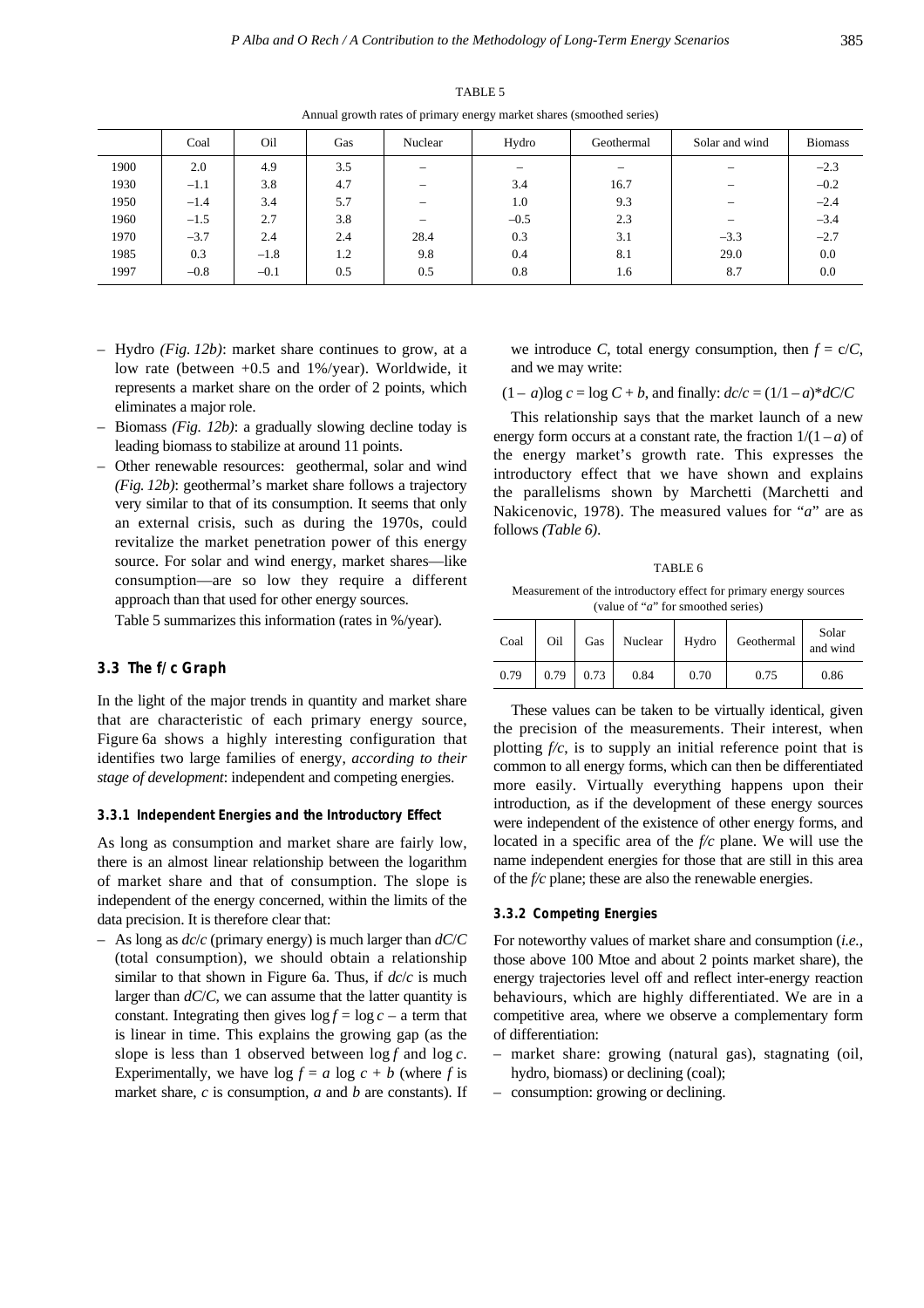Although consumption is currently not declining for any energy source (note, though, that our series breaks off in 1997), it is reasonable to foresee this eventuality, which is therefore incorporated in certain scenarios *(see Section 4)*. Referring to the *f/c* diagram, we note that these configurations correspond to trajectories that have welldifferentiated forms.

#### **3.3.3 The Energy Life Cycle**

The preceding considerations have encouraged us to propose the notion of an energy life cycle. We will consider two groups of elements: the curvature of trajectories in the logarithmic *f/c* plane and the evolution of consumption and market share. This very simple approach allows us to distinguish the periods shown in Table 7.

The "hard core" phase refers to a residual market share of technological or sector-based nature that may appear at the end of the "decline" or "withdrawal" phase.

Geothermal and solar energy are in the introductory phase; natural gas and nuclear energy are in maturity. Coal and oil have lost market share and seen a drop in consumption, such that withdrawal is undeniable. Biomass is in the hard-core phase. Hydraulic energy is somewhere between maturity and withdrawal. This classification is not irreversible, except for the introductory effect. What can be said is that the visual aspect of the coal and oil phase planes clearly distinguish them from the others. For example, in the market share phase plane *(Fig. 12a)*, they have moved into the lower half-plane, which is the withdrawal space (where biomass is still to be found, hanging on to its current market share), while the other energy forms are in the upper halfplane.

### **3.4 Conclusion: Knowing where we Came From**

On the quantitative level, the following information in Table 8 supplements Tables 4 and 5.

We have described our model for energy system dynamics. We use the same method in this model to examine consumption and market shares and then to represent these dynamic phenomena in the coordinate system defined by the

variables *(f/c)*. Past experience shows there are two distinct domains: one marked by the introductory effect, where competition has virtually no role (and which is thus called the independence area in the *f/c* graph), and another domain, which is marked by competition between energies.

The major fact that emerges from this examination of past trends is the observation that there are limits to energy dynamics. Whatever the situation of the energy considered (*i.e.*, whether it is independent or competitive), it seems clear *a posteriori* that even during the period that was most favourable to it, the variations in market share only very rarely attain 1 point/year. Moreover, it appears that the growth rates of consumption of competing energies only vary with great difficulty from the growth rates for global demand. Without creating a dogma in this regard, the conclusions that can be drawn from these observations tend to specify the relative likelihood of various energy scenarios. *Under what conditions will something that has never been observed in the course of history be seen in the relatively near future of 10 to 20 years?*

## **4 APPLICATION TO THE DEVELOPMENT OF ENERGY SCENARIOS**

We are now going to take a simple case: if worldwide demand is specified, how can it be satisfied? In our representation, this means determining which trajectories are reasonably likely, without invoking rates of change, of consumption or of market share that are implausible, even if we could imagine anything we want. In the past, there was no better example than the first oil shock to modify consumption. Certainly, oil took a hit, but it fairly rapidly regained a significant role, even before the misguided attempts of *Opec* restored its pre-eminence and served as a lesson.

We therefore chose two reference points for worldwide energy consumption. The first, 12 Gtoe, was chosen because it seems highly probable that this level of consumption will be attained by the horizon of the year 2020. The second, 14 Gtoe, was selected because it places a limit on our frame of reference, as we believe that this level of consumption will

| Energy life cycle   | Evolution of  | Evolution of  | Curve of the trajectory          |
|---------------------|---------------|---------------|----------------------------------|
| phase               | consumption   | market share  | in the $f/c$ plane               |
| <b>Introduction</b> | Growth        | Growth        | Very slight (marginal?)          |
| Maturity            | Growth        | Growth        | Noticeable                       |
| Withdrawal          | Slowed growth | <b>Stable</b> | Very noticeable                  |
| Decline             | Decline       | Decline       | Very slight (opposite direction) |
| Hard core           | Weak growth   | <b>Stable</b> | Zero                             |

TABLE 7 Energy life cycle periods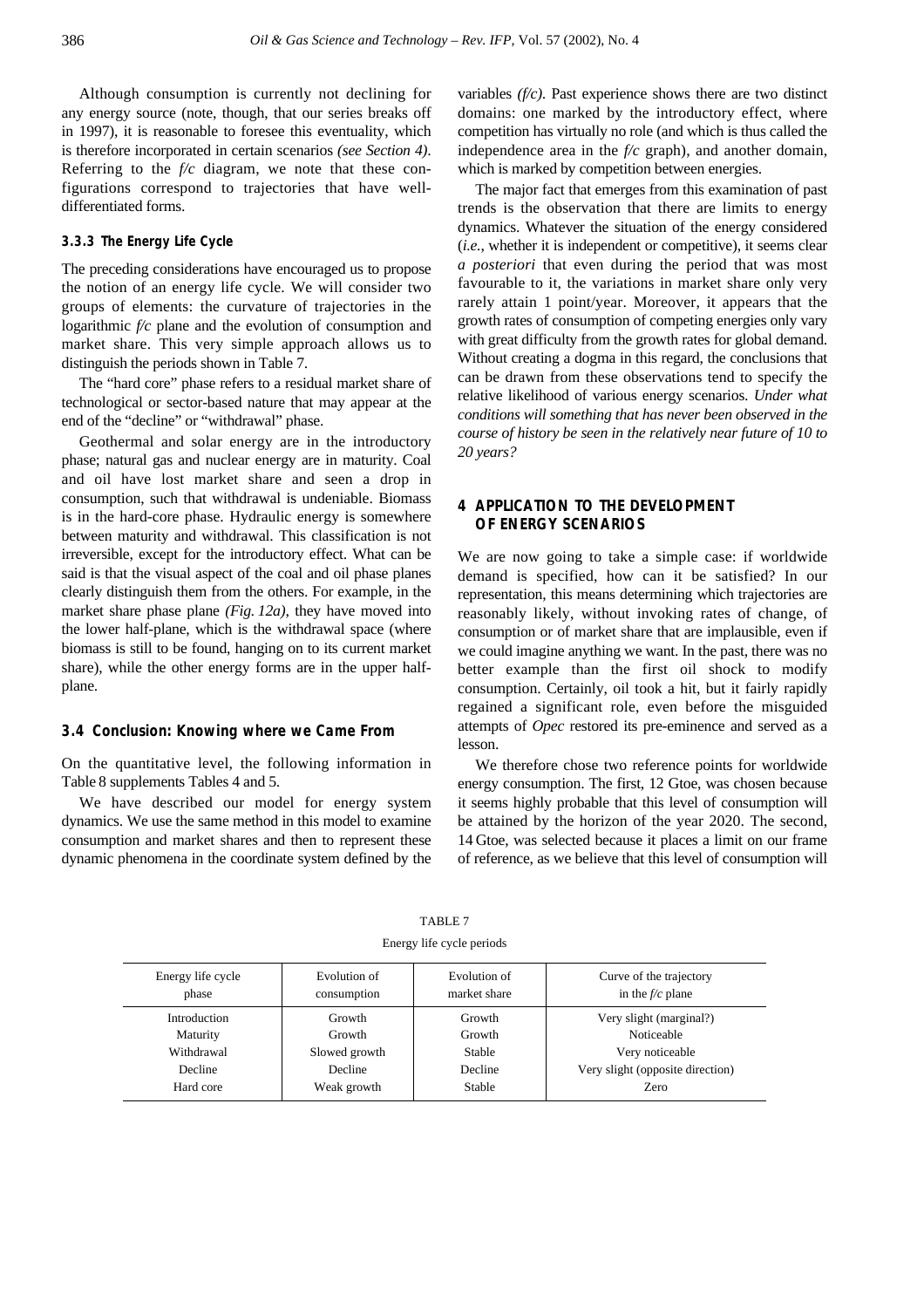| Worldwide energy<br>consumption*                                                                                   | Coal                                                                  | Oil                                                                      | Gas                                                  | Nuclear                                                        | Hydro                                       | Geothermal                                          | Solar<br>and wind         | <b>Biomass</b>                                         |
|--------------------------------------------------------------------------------------------------------------------|-----------------------------------------------------------------------|--------------------------------------------------------------------------|------------------------------------------------------|----------------------------------------------------------------|---------------------------------------------|-----------------------------------------------------|---------------------------|--------------------------------------------------------|
| From 1850 to 1914/1918.<br>2% annual growth.<br>Moderate dynamic                                                   | Increasing<br>gains of<br>$0.6$ to $1$                                | Steady<br>gains of<br>0.1<br>maximum                                     | Weakly<br>increasing<br>gains<br>< 0.05              |                                                                | Regular<br>gains on the<br>order of<br>0.04 |                                                     |                           | Losses on<br>the order<br>of $-0.8$                    |
| From 1914/1918 to the<br>beginning of the 1930s.<br>Annual growth close<br>to 1%.<br>Weak dynamic                  | Losses of<br>$-0.4$                                                   | Gains on<br>the order<br>of 0.5                                          | Gains on<br>the order<br>of 0.1                      |                                                                | Regular<br>gains on the<br>order of 0.3     | Weak gains                                          |                           | Losses on<br>the order<br>of $-0.2$                    |
| From the mid-1930s<br>to after World War Two.<br>Annual growth close<br>to 2%.<br>Disrupted dynamic                | Stability<br>then<br>increasing<br>losses until<br>$-0.7$             | Increasing<br>gains of<br>$0.3$ to $0.8$                                 | Increasing<br>gains of<br>$0.1$ to $0.4$             |                                                                | Declining<br>gains of<br>$0.5$ to $0.2$     | Weak gains                                          |                           | Losses on<br>the order<br>of $-0.5$                    |
| From the end of the 1940s<br>to the start of the 1960s.<br>Annual growth above 4%<br>Strong dynamic.               | Losses on<br>the order<br>of $-0.6$                                   | Gains on<br>the order<br>of 0.8                                          | Gains on<br>the order<br>of 0.4                      |                                                                | Weak,<br>declining<br>gains until           | Weak gains                                          |                           | Losses on<br>the order<br>of $-0.6$                    |
| From the start of the 1960s<br>to the start of the 1980s.<br>Annual growth close<br>to 3%.<br>Negative dynamic     | Increasing<br>losses until<br>$-1.2$ , then<br>return to<br>stability | Rapid gains<br>until 1.2<br>then heavy<br>losses until<br>$-0.8$         | Erosion of<br>gains from<br>$0.4$ to $0.2$           | Rapid gains<br>from<br>$0$ to $0.4$                            | Weak gains<br>< 0.05                        | Weak but<br>rapid gains<br>until 0.02               | <b>Not</b><br>significant | Erosion of<br>losses from<br>$-0.6$ until<br>stability |
| From the start of the 1980s<br>to the end of the 1990s.<br>Annual growth close<br>to 2%.<br>Weak, negative dynamic | Declining<br>gains then<br>increasing<br>losses until<br>$-0.2$       | Erosion of<br>losses from<br>$-0.8$ to $-0.1$<br>Tending to<br>stability | Slight<br>erosion of<br>gains from<br>$0.2$ to $0.1$ | Rapid<br>erosion of<br>gains from<br>0.4 to less<br>than $0.1$ | Very weak<br>gains<br>< 0.01                | Very weak<br>erosion of<br>gains until<br>stability | Very weak<br>gains        | Stability                                              |

TABLE 8

Historical summary (gains and losses of market share in points per year)

*\* NB: a positive dynamic expresses an acceleration, while a negative dynamic expresses a slowdown.* 

probably not be reached by 2020. We could use other values, but, when presenting a method, it's best to illustrate it with a realistic example. We make no hypothesis as to the growth dynamic for global demand.

#### **4.1 Initial Approach by Linear Trend Scenarios**

As a first approach, we will limit ourselves to trend scenarios based on linear extrapolation in the logarithmic *f/c* plane. In this frame of reference, that means creating a basic scenario that maintains sufficiently long-term trends and thus does not undermine the position of any energy form in the life cycle scheme, as we assume that the trajectories do not follow their natural tendency to level off. We will now consider our two reference points. On the graph in Figure 6a, we superimpose two lines that are parallel to the first bisector and to the 1997 demand line (9.47 Gtoe). These new lines represent demands of 12 and 14 Gtoe, respectively. By liner extrapolation, we attempt to determine the contributions of the various energies, both in absolute (Gtoe) and relative (market share) terms. (See Figures 13a and 13b on next page for renewable and fossil fuels, respectively.). We leave aside nuclear energy, whose trends cannot be easily extrapolated because of a very pronounced starting curve and inherent uncertainties.

The coordinates of the point of intersection between the total demand line and the primary energy trajectory depend on the period we select for linearly extrapolating the trajectory. As Figures 13a and 13b show, each energy form constitutes a special case, which we will treat as such:

- In spite of increasing consumption, coal shows a continuous decline in market share since 1913. The period on which we base the linear trend calculation is therefore 1913-1997 *(see Fig. 13b - Point 1)*.
- Oil's trajectory suffers a sharp drop-off since 1975, similar to that observed for coal at the start of the century. The reference period is 1975-1997 *(see Fig. 13b - Point 2)*.
- In contrast to coal and oil, the gas trajectory shows no turning point. We nonetheless observe an increase in the curve. The reference period is 1971-1997 *(see Fig. 13b - Point 3)*.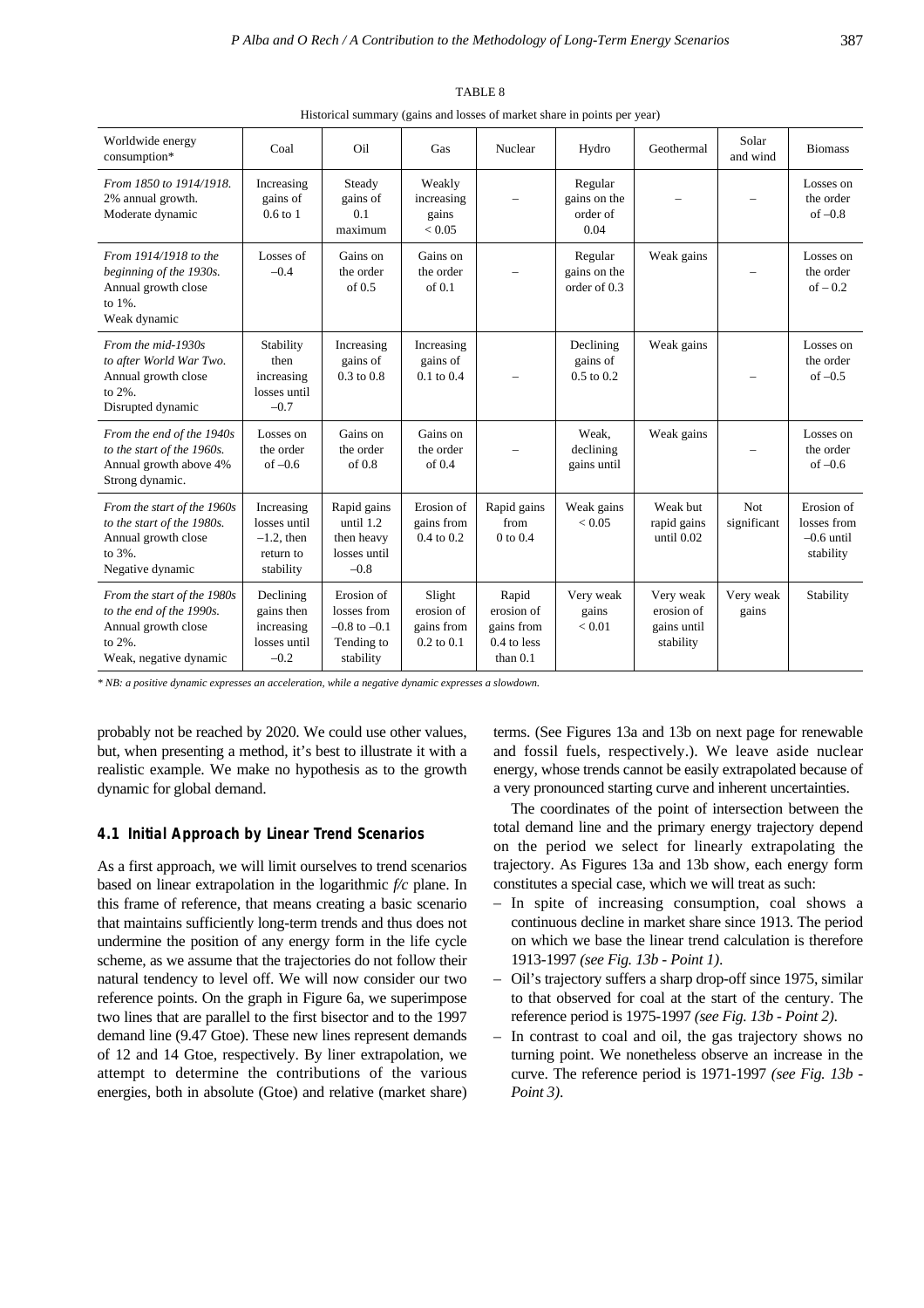

2020 scenarios (12 and 14 Gtoe).

Gas Coal  $10^5$  and  $10^6$  $10\frac{1}{10^5}$ Primary energy consumption in Gtoe (log scale) 2 1 3  $14($ 35 mp 30 mp  $-20$  mp $25$  mp- $3.544.5$ Figure 13b Position of fossil fuels plotted in the *f/c* plane for 2020 scenarios (12 and 14 Gtoe).

12 Gtoe

- Hydraulic energy has managed to maintain and slightly increase its market share over the past several decades, but its growth potential appears to be almost exhausted. The reference period is 1951-1997 *(see Fig. 13a - Point 4)*.
- Geothermal energy seems to have regained some dynamism, as shown by the inflection point in the middle of its trajectory. The reference period is 1974-1997 *(see Fig. 13a - Point 5)*.
- Solar and wind energies show the characteristic trajectory of a "new" energy form: the straight line trajectory demonstrates the introductory effect, where gains in market share are almost proportional to consumption growth in the initial period. The reference period is 1976- 1997 *(see Fig. 13a - Point 6)*.
- For biomass, a hypothesis is made that its market share will remain stable. This hypothesis is simplistic but not unreasonable, given the trajectory of the past 20 years. The effect is to determine its consumption.

The linear regression equation, which we will calculate for each reference period, provides the consumption (in Gtoe) and the market share for the energy under consideration *(see Tables 9 and 10)*. This equation is supplied by intersection with the total demand line parallel to the first bisector (in our case, 12 and 14 Gtoe). Figures 14a to 14f show the trajectories for each energy in the *f/c* plane, including the various acceleration/deceleration phases implied for the 2020 horizon.

The intersections for geothermal and solar/wind energy are obviously imprecise, as the linear trend scenarios here produce lines with slopes of almost 1. The interest in the calculation is to supply a nonarbitrary order of magnitude.

In both cases, for a worldwide consumption of 12 Gtoe or 14 Gtoe, the sum of the contributions of the seven primary energy sources that we have studied reaches 10.62 or 12.20 Gtoe, respectively. Setting aside nuclear energy, there will be a supply shortfall of 1.38 Gtoe for a demand of 12 Gtoe, and of 1.80 Gtoe for a demand of 14 Gtoe.

|                     |      |      |      | of 12 Gtoe by a linear trend scenario | Contribution of primary energy sources to a worldwide consumption |       |                |
|---------------------|------|------|------|---------------------------------------|-------------------------------------------------------------------|-------|----------------|
|                     | Coal | Oil  | Gas  | Hydro                                 | Geothermal                                                        | Solar | <b>Biomass</b> |
| Consumption in Gtoe | 2.50 | 3.63 | 2.73 | 0.27                                  | 0.13                                                              | 0.01  | 1.34           |

TABLE 9

Market share (in points) 20.85 30.22 22.77 2.24 1.11 0.08 11.2

Contribution of primary energy sources to a worldwide consumption of 14 Gtoe by a linear trend scenario

|                          | Coal  | Oil   | Gas   | Hydro | Geothermal | Solar | <b>Biomass</b> |
|--------------------------|-------|-------|-------|-------|------------|-------|----------------|
| Consumption in Gtoe      | 2.73  | 3.85  | 3.43  | 0.32  | 0.27       | 0.03  | 1.57           |
| Market share (in points) | 19.50 | 27.50 | 24.53 | 2.29  | 1.93       | 0.21  | 11.2           |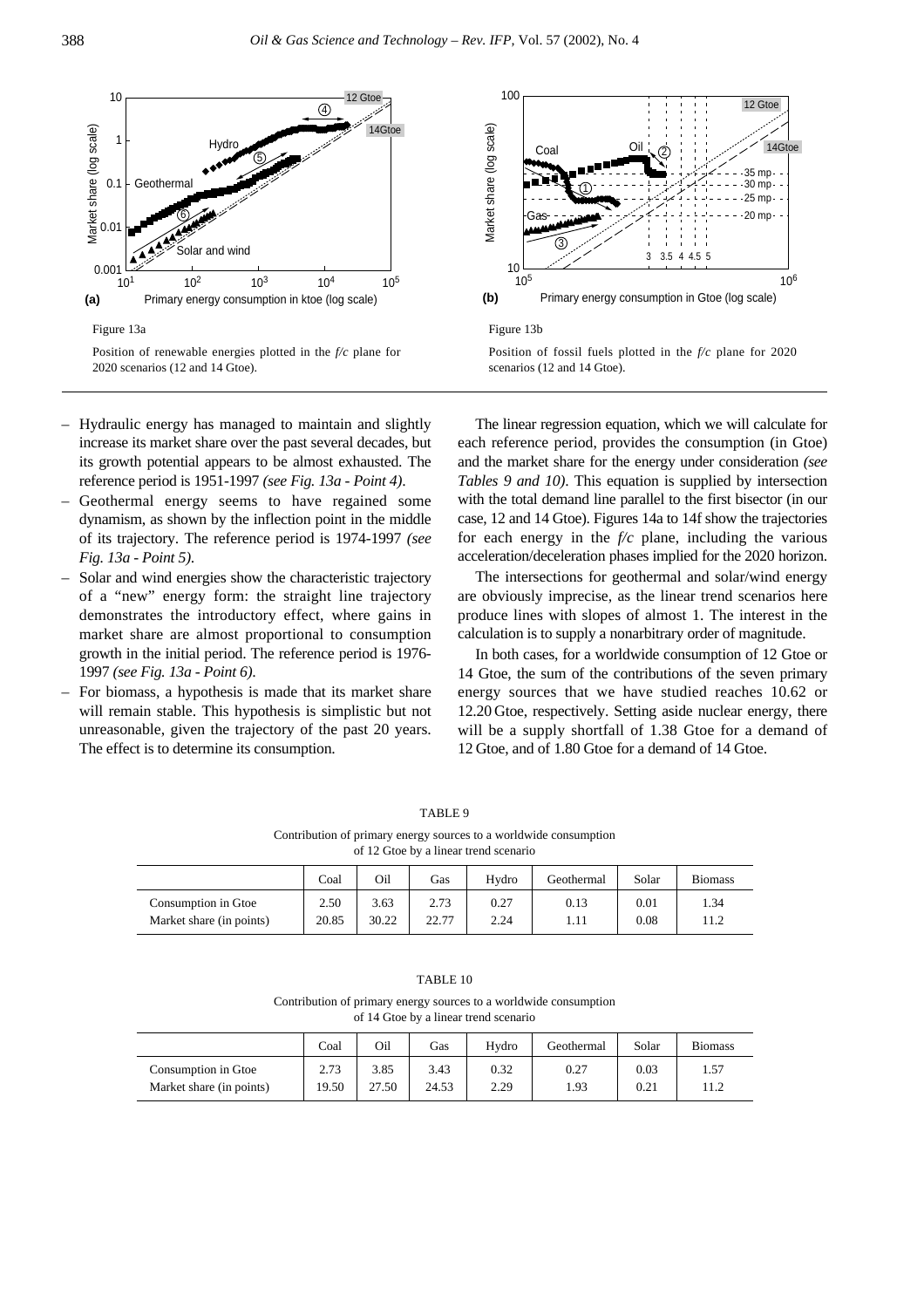

Figure 14a

2020 hydro scenarios - *f/c* plane.



Figure 14c

2020 solar wind scenarios - *f/c* plane.



Primary energy consumption in Gtoe (log scale) **(e)**

## Figure 14e

2020 oil scenarios - *f/c* plane.



Figure 14b

2020 geothermal scenarios - *f/c* plane.





## Figure 14d

2020 coal scenarios - *f/c* plane.



Primary energy consumption in Gtoe (log scale) **(f)**

Figure 14f 2020 gas scenarios - *f/c* plane.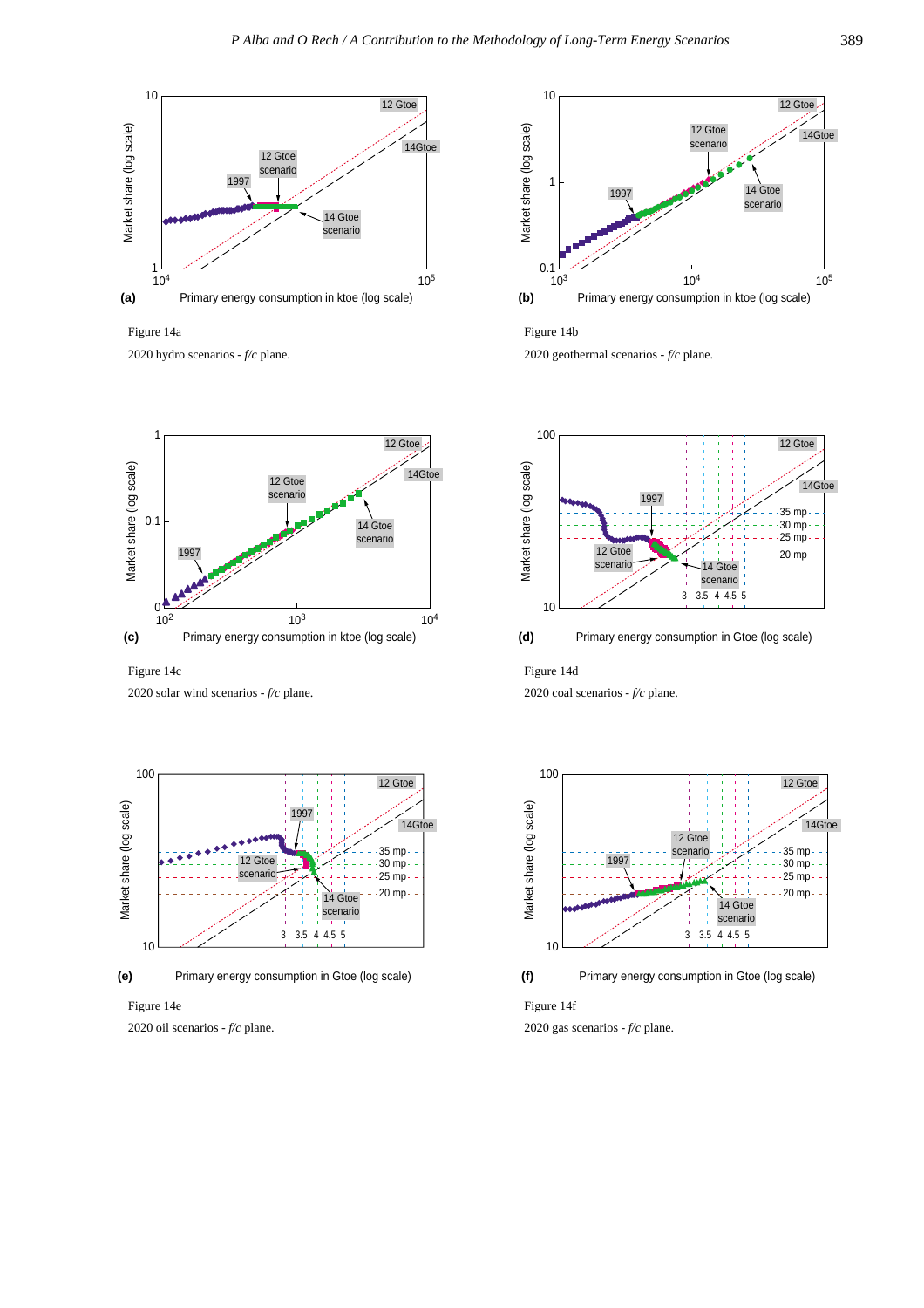This very simple model has the advantage of quantifying several classic questions that are often marred by passionate feeling:

- Can we technically expect that  $CO<sub>2</sub>$ -based energies will continue to advance to almost 10 Gtoe from the current 6.7 Gtoe?
- Does the break in the oil trajectory presage a similar decline to that suffered by coal since the beginning of the century? For the linear trend calculation, therefore, should we select the period starting in 1975 or rather an earlier date? Oil's potential contribution would, in the current case, be clearly underestimated.
- The natural gas trajectory is levelling off. Will the future bring an uneventful extension of this trend or a brutal drop-off such as we have seen for coal and perhaps oil *(see Fig. 6a - Points A and B)*?
- For the time horizon under study, is the contribution of renewable energy sources (excluding biomass) fated to remain less than 5% of worldwide consumption?
- Can we anticipate that nuclear energy will triple in the next 20 years from its current contribution of 0.6 Gtoe to almost 2 Gtoe?

To take this further, it is useful to bring out the implicit contents of the linear extrapolation in the logarithmic *f/c* plane. The linear extrapolation in the *f/c* logarithmic plane amounts to supposing that the ratio of the growth rate of each energy to the growth rate of worldwide demand is constant:

Thus, if  $\log f i = ki^* \log ci + constant$ ,

then  $df\hat{i}/\hat{i} = ki *dci/c\hat{i}$ 

and as  $dfi/\overline{i} = dci/ci - dC/C$ , then:  $ki = 1 - (dC/C)/(dci/ci)$ 

The extrapolation takes the average ratio over the reference period and projects it onto the selected global demand. But we haven't made any hypothesis concerning the growth rate of global demand. For the linear extrapolation, this amounts to saying that the rate for a given energy source will, in the future, be in the same proportion that it was during the reference period. For this, it is not necessary to know the global demand rate; only the position of the demand line counts.

In spite of its convenience, the use of a linear extrapolation is nonetheless debatable on two levels:

- On the first level (which relates to long-term trends), the *f/c* representation shows that a nearly linear evolution only reflects a very particular, temporary phase of an energy source: its introduction. Except for this period, the trajectory shows a more or less pronounced curve, which is negligible in the near term, but unavoidable for the time horizon that interests us, when the trajectories will curve more than they do today, as we shall see below. Here, linear extrapolation can only be satisfactory if the energy universe is only slightly "curved", *i.e.*, in the short term.
- On the second level (which relates to short/medium-term trends), linear extrapolation must be supplemented,

because of the existence of phases with variable dynamics (accelerating/decelerating growth/decline). These concern changes in tonnage and market share whose main characteristic is that it cannot be described in linear terms (Alba and Rech, 2000).

Nonetheless, as a first approximation, given that two dimensions (tonnage and market share) are simultaneously taken into account, the use of linear trend scenarios can supply the elements for questions concerning energy demand. This is particularly true as regards the major issue: the apparent shortfall in energy supply, which seems likely to reach a minimum of close to 1 Gtoe by 2020. The problem that then emerges is to determine which economic and/or technological conditions would enable this deficit to be covered, and, later, what would be the consequences if this were not done. With linear scenarios, we can ask fundamental questions based on a few quantitative elements.

## **4.2 The Scenario Space**

Our methodological problem of how to improve scenario design clearly requires using more parameters than are available in the simple log-linear extrapolation. This means proposing trajectories for each energy.

To do this, while remaining simple, the first element to consider is the dynamic (which cannot be subject to linear extrapolation). But this degree of freedom imposes the restriction of not suggesting dynamics that historical analyses would show to be unrealistic. Finally, for the old energy forms (oil, coal and natural gas), it seems natural to set limits to consumption values, limits that are related to what we know about reserves and the constraints that affect these substances.

Regarding trajectories in the phase planes, we should also remember that a scenario can not be expressed by a straight line, to remain simple, without forgetting what happens afterwards, as, in this particular space, trajectories must approach the horizontal.

As it cannot be denied that energy trajectories slowly level off *(Fig. 6a)*, it is therefore clear that the problem of scenarios, besides that of linear extrapolation, is to place limits on the trajectories, given the constraints of rates, of dynamic that we discussed earlier in this paper.

More concretely, the initial framework is composed of the logarithmic "quantity *c*/market share *f*" graph, on which we plot the energy histories and the 12 and 14 Gtoe **demand lines** (Figure 13a for renewable energy and Figure 13b for fossil fuel). We then add **boundaries**, which are presumed limits for production (3 to 5 Gtoe) and for market share (20 to 35 points) for coal, oil and gas, as it is not unreasonable to believe that these fossil fuels will one day be **limited**, either by **geological difficulties** or by constraints (e.g., CO<sub>2</sub> emissions, cartelization). The demand lines and the boundaries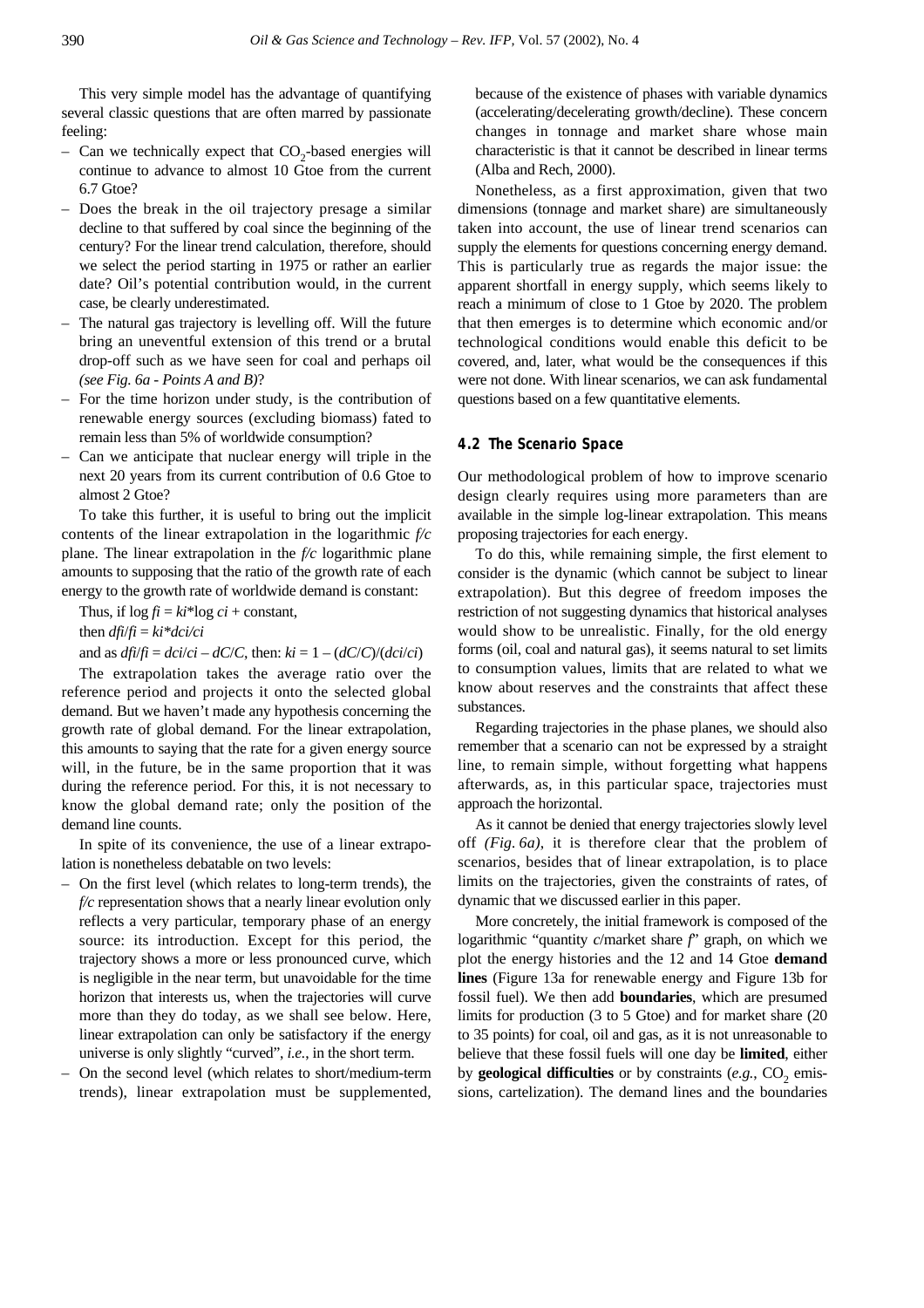serve as *framework parameters* for the various scenarios. The scenarios themselves are the trajectories selected for the different energy forms. The **scenario space** is the delimited area of the plane in which trajectories can be found.

Scenarios are established using the phase representation, as both dynamic elements (the rate, the dynamic) and quantitative elements (quantity, market share) must be incorporated.

The final objective of our proposals is to evaluate more precisely the *minimum* energy supply shortfall for the frame of reference we selected as being very likely for the horizon of 2020, *i.e.*, a worldwide consumption of 12 to 14 Gtoe. We will proceed by first dealing with the case of renewable energies and then that of fossil fuels, it being understood that we again set aside nuclear energy. This is justified by the fact that the uncertainties that surround nuclear energy belie rational handling of this case.

## **4.2.1 Evaluation of the Contributions of Renewable Energies**

Biomass, which is the leading renewable energy in terms of contribution to total consumption, combines traditional uses with the most sophisticated ones, such as reclamation of industrial, vegetable and animal wastes. The preponderance of traditional uses, along with the absence of complete data on modern uses, prompts us to handle the entire group without distinction and to formulate a hypothesis based on the stability of its market share over the last 20 years (about 11 points).

Hydro, geothermal, solar and wind energy show contrasting profiles when their long-term trajectories are considered *(Fig. 6a)*. On the one hand, for geothermal, solar and wind energies, the long-term trajectory promises potential growth. On the other hand, hydraulic energy has now reached maturity, its introductory effect exhausted. In the latter case, this means that hydraulic energy does not appear to be able to deviate in any significant way from the rhythm for total consumption growth. This, moreover, is related to the very long lifetime of its installations.

The natural trajectory in the *f/c* plane clearly shows that the gains in market share are less than proportional to consumption growth as the energy considered enters into the area of competition with energies that we consider established. The history of renewable energies shows two exceptions to this rule, although of different nature:

- The trajectory of geothermal energy shows a decline between the early 1950s and the late 1960s, before returning in a lasting way to a slope characteristic of a "new" energy source. This phenomenon is the graphical expression of the interest aroused by renewable energies beginning with the first oil crisis.
- The trajectory of hydraulic energy admittedly shows the transition from the introductory phase to maturity starting

in the 1950s. However, as was the case for geothermal energy, the oil crises period was the source of a new dynamic.

The linear approach could therefore occasionally lead to an underestimate of the contribution of certain energy forms under particular circumstances. Keeping in mind these two exceptions, we build our proposal around the energy life cycle *(described in § 3.3.3)*. Figures 15a to 15c and 16a to 16c use a phase representation to project the contributions and market shares of the various renewable energy sources at the horizon of the year 2020.

#### *Hydraulic Energy*

At this point, we should distinguish and emphasize the nature of the two reference periods that characterize the trajectory of hydraulic energy. The period 1951-1997 refers to the energy life cycle (a joint development of consumption and market share), while the period 1970-1997 marks a continuous deceleration in consumption growth (a negative dynamic), except for a brief turnaround in this trend between 1989 and 1994. The contribution that we have calculated by linear extrapolation for the period 1951-1997 is based on a dynamic for consumption growth that is close to the 1970-1997 historical trend (which is the case of the 12 Gtoe scenario) or less than it (which is the case of the 14 Gtoe scenario) *(see Fig. 15a)*. This trajectory nonetheless leads to a collapse of the market share growth dynamic, which declines in absolute value in both cases (from 2.32 market share points (mp) in 1997 to 2.24 mp in the 12 Gtoe scenario and 2.29 mp in the 14 Gtoe scenario). We cannot plot this trajectory on Figure 16a because of our percentage change approach, in contrast to an absolute change approach *(see Appendix A3)*, unless we arbitrarily choose the coordinates of the intersection of the phase trajectory and the abscissas.

The likelihood of a consumption trajectory associated with an upheaval that affects the market share trajectory opens up two possibilities. Either the market share dynamic is greatly underestimated, which would lead us to revise the consumption dynamic upwards, or the dynamic of hydraulic energy is definitively exhausted, even if this may not necessarily lead to the very pessimistic scenario of an immediate, continuous decline in market share. As our objective is to determine the maximum "reasonable" contribution, we make the ambitious hypothesis, which is certainly beyond what could be expected, that the growth in market share for hydraulic energy will remain at 0.02 mp/year to reach 2.78 mp in 2020, or 334 Mtoe for the 12 Gtoe scenario and 389 Mtoe for the 14 Gtoe scenario.

#### *Geothermal Energy*

The geothermal energy contribution of 0.13 Gtoe to worldwide consumption of 12 Gtoe or the contribution of 0.27 Gtoe to consumption of 14 Gtoe by 2020 appears overestimated. This trajectory requires a brutal reversal of growth and market share dynamics, until it reaches a higher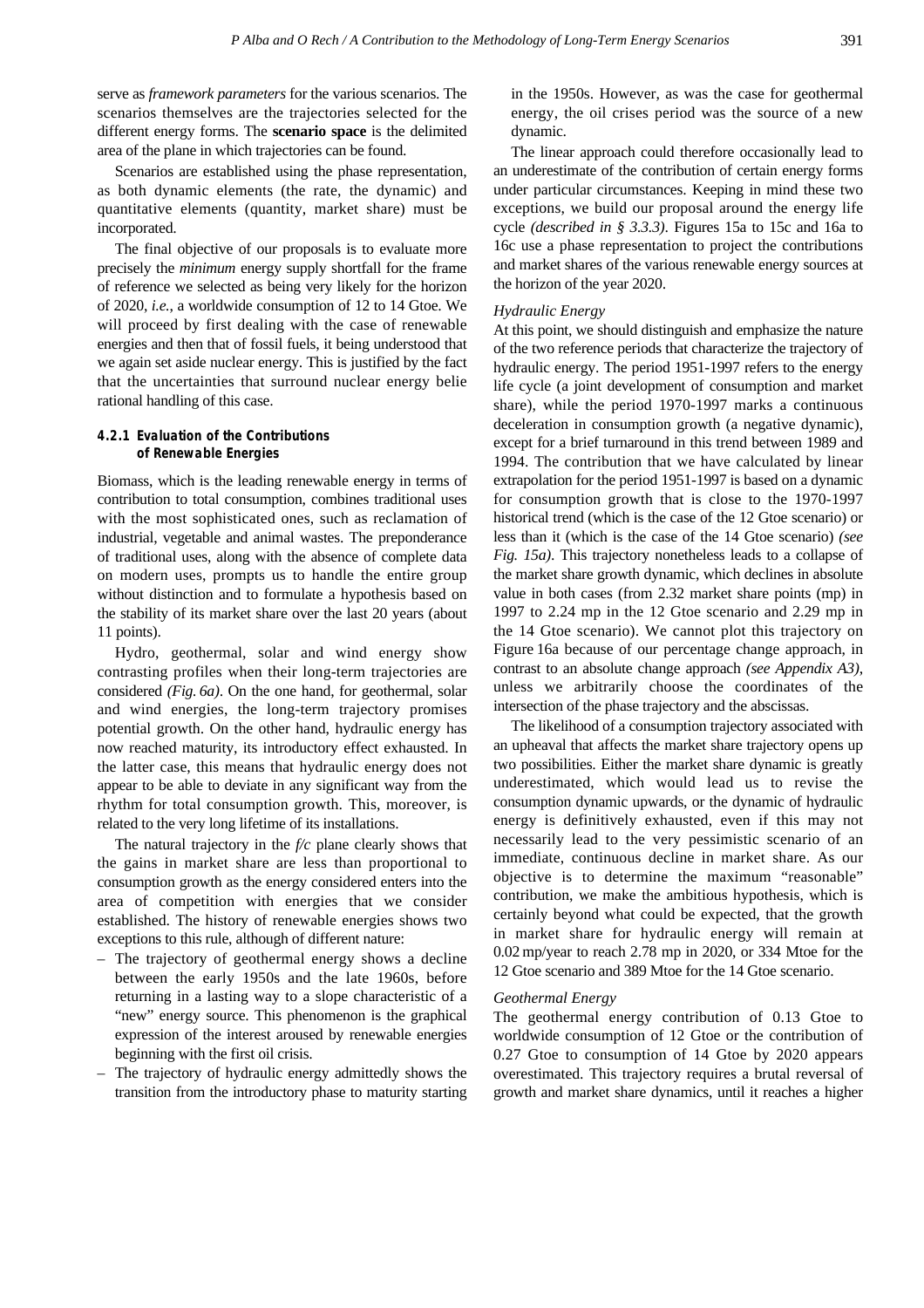

Primary energy consumption in Mtoe (log scale) **(a)**

Figure 15a



Figure 15c

2020 solar and wind scenarios - phase plane.



Figure 15e



Primary energy consumption in Mtoe (log scale) **(b)**

Figure 15b

2020 geothermal scenarios - phase plane.



**(d)** Primary energy consumption in Gtoe (log scale)

### Figure 15d

2020 coal scenarios - phase plane.



Figure 15f 2020 gas scenarios - phase plane.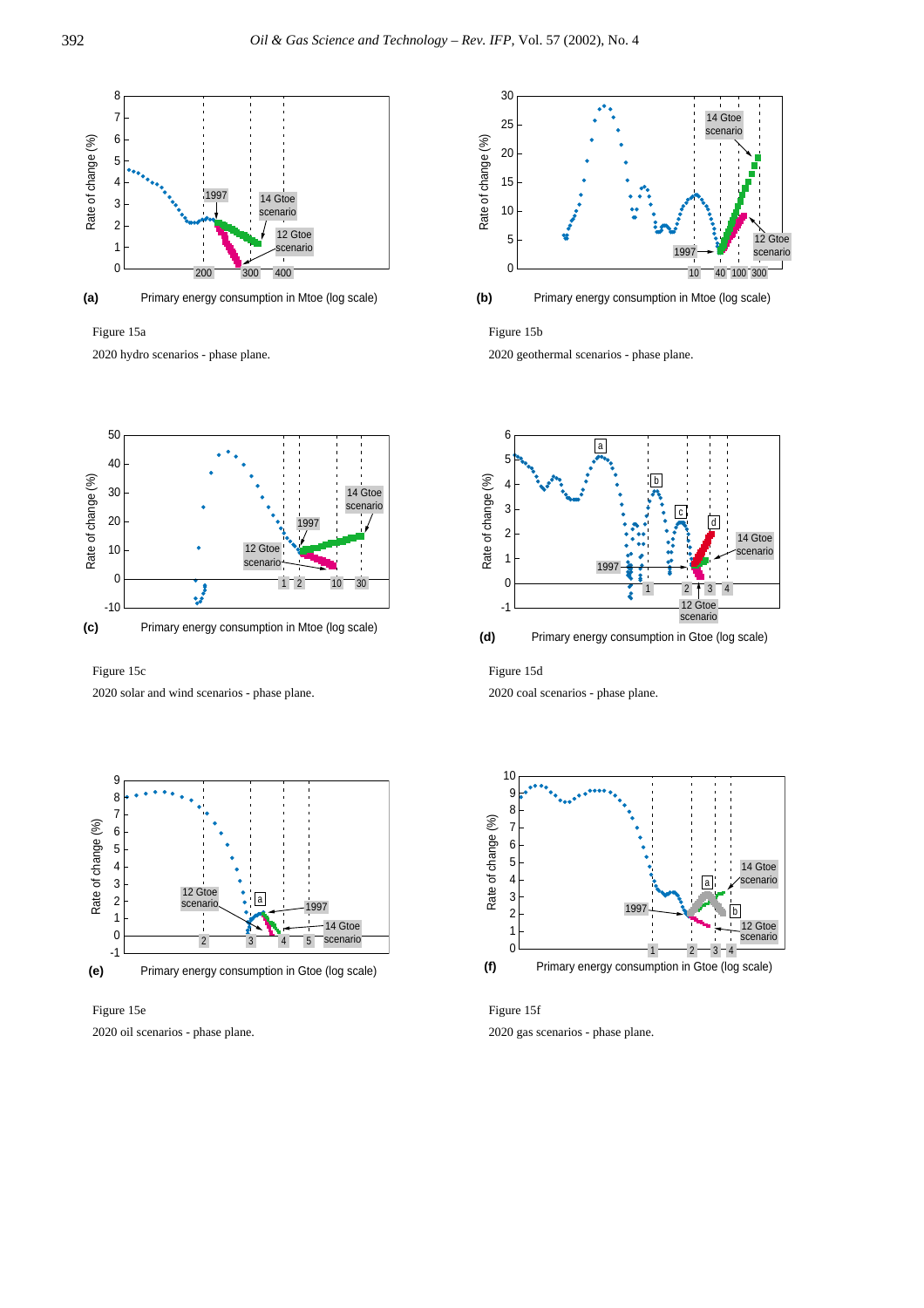

Figure 16a



Figure 16c



Figure 16e



Figure 16b

2020 geothermal scenarios - phase plane.



Figure 16d 2020 coal scenarios - phase plane.



Figure 16f 2020 gas scenarios - phase plane.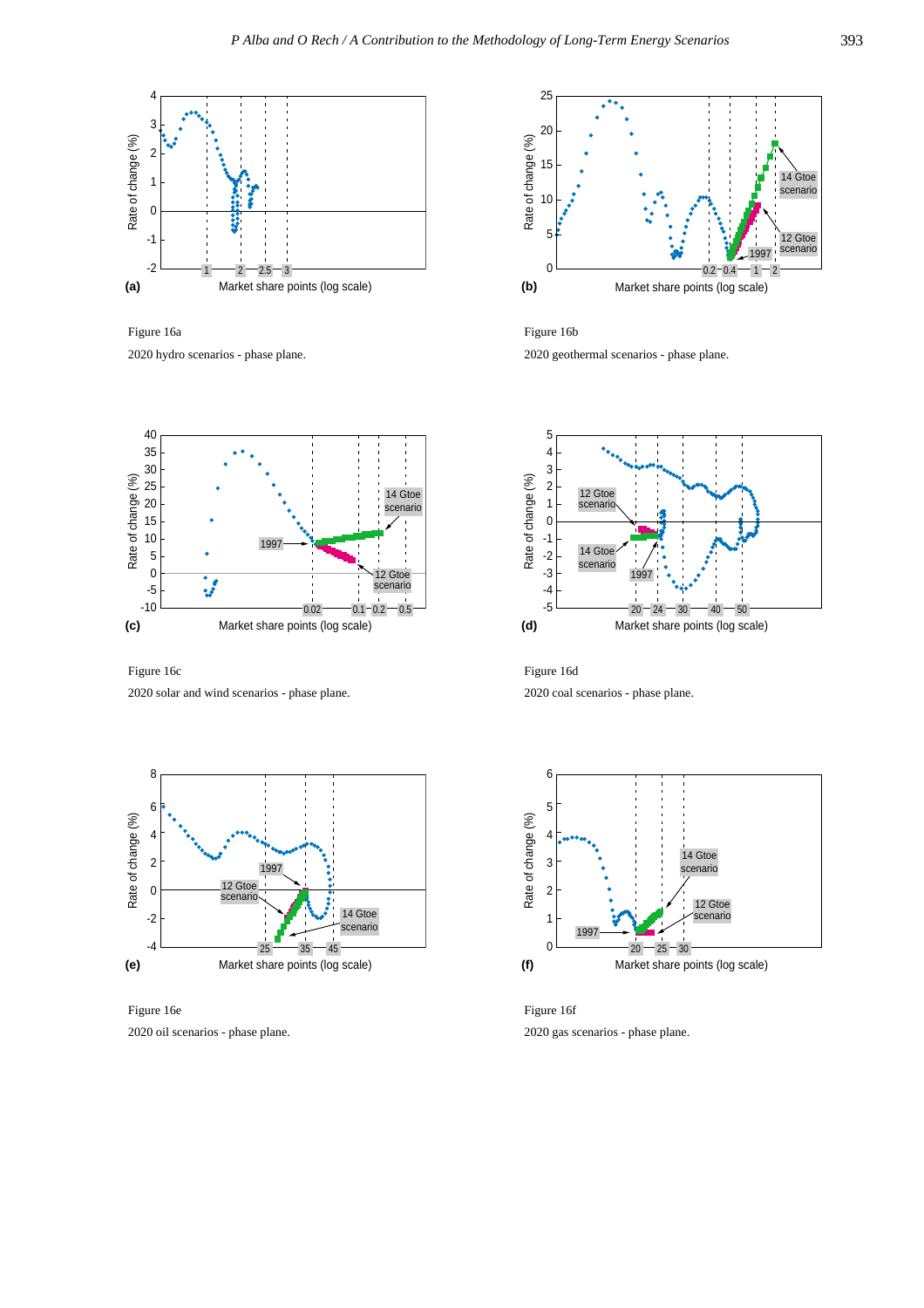level than that observed over the last 50 years, which includes the period of decline evoked previously as well as the oil crisis years, which were particularly favourable to renewable energies *(see Figs. 15b and 16b)*. Nonetheless, we make the resolutely optimistic hypothesis that this trend reversal will peak in 2020 at the maximum level of the preceding growth cycle (10%), for a market share of 1.17 mp, which is equivalent to a 140 Mtoe contribution for the 12 Gtoe scenario and 164 Mtoe for the 14 Gtoe scenario.

#### *Solar and Wind Energies*

Among the renewable energies, the most promising outlooks are attributed to solar and wind energy. Because of their very recent development (at least in their "modern" form) and the statistical approximations that are associated with them, our method of correlating the energy life cycle trajectory with that of the medium-term dynamic only offers a very approximate estimate of their future contribution.

When plotted in the *f/c* plane, the trajectory does not show any decline. The consumption dynamic leads to almost proportional increases in market share. From then on, the question of the future of solar and wind energies depends on the medium-term dynamic. In this regard, the phase representation shows a clearly perturbed trajectory due to the about-face of the main consuming countries during the mid-1980s as regards research and support for these energies. Thus, in spite of a growth rate of almost 10%, the dynamic declines.

Our linear extrapolation in the *f/c* plane is expressed as a contribution of 9 Mtoe for the 12 Gtoe scenario and 29 Mtoe for the 14 Gtoe scenario, implying a continued deceleration (9 Mtoe) and a slight reversal of the dynamic trend (29 Mtoe), respectively *(Figs. 15c and 16c)*. We select the high-end hypothesis for dynamic reversal of market share, which brings growth to a level that we arbitrarily set at 20% in 2020, namely *the most ambitious that can be anticipated over a period of 20 years.* We thus obtain a contribution of 51 Mtoe for the 12 Gtoe scenario and 60 Mtoe for the 14 Gtoe scenario. It doesn't appear "reasonable" to expect a higher contribution, in view of the continuous acceleration of growth needed to reach this level. We must face the fact that solar and wind energies will contribute only very modestly to the worldwide energy balance at the 2020 horizon. If perchance our method has caused us to underestimate this

future contribution, the upward adjustment will only involve a few Mtoe at the most.

Table 11 summarizes the hypotheses for the contribution of renewable energies, which we formulate after analysing and correcting the linear trend scenarios in the *f/c* plane. These hypotheses are deliberately optimistic, and certainly go beyond what the "natural" development of each of these energies could supply. Only under exceptional circumstances such as oil crises could the values we select be exceeded.

## **4.2.2 Evaluation of the Contributions of Fossil Fuels**

Now we apply our approach—which consists of a simultaneous examination of the trajectories in the *f/c* plane (energy life cycle) and in the phase representation (growth dynamics for consumption and market share)—to fossil fuels: coal, oil and natural gas.

#### *Coal*

Coal's situation is characterized by the following elements: a trajectory in the *f/c* plane that has been declining for several decades *(see Fig. 6b)*, a growth dynamic for consumption composed of successive cycles whose peaks are decreasing *(see Fig. 15d - Points a, b and c)* and a strongly declining market share dynamic. This latter dynamic seems likely to keep coal in a depressed situation over the long term, despite the fact that the trajectory has moved to near the stagnation area (abscissa) over the last 20 years *(see Fig. 16d)*.

Simply extrapolating the trajectory in the *f/c* plane *(see Fig. 14d)* leads to a limited reversal of the consumption dynamic for the 14 Gtoe scenario and, for the 12 Gtoe scenario, a continuation of the current cycle of growth slowing until it reaches a very weak level (under 0.5%/year) *(see Fig. 15d)*. The market share phase plane indicates that, even when applied to a 14 Gtoe scenario, coal will continue to lose ground to other energies *(see Fig. 16d)*. Only a reversal in consumption trends similar to that of previous cycles could interrupt the losses in market share. It should be remembered that these cycles correspond to two favourable periods for coal: the immediate post-war period and the oil crises period. *A priori*, we can legitimately doubt whether this kind of cycle will reoccur in the absence of equivalent circumstances.

We deliberately push our optimism as far as supposing that the *f/c* linear extrapolation underestimates coal's

|                                      |                       | Hydro                   |                                                  | Geothermal | Solar and wind                                   |          |  |
|--------------------------------------|-----------------------|-------------------------|--------------------------------------------------|------------|--------------------------------------------------|----------|--|
|                                      | Market<br>share in mp | Contribution<br>in Mtoe | Market<br>Contribution<br>share in mp<br>in Mtoe |            | Market<br>Contribution<br>share in mp<br>in Mtoe |          |  |
| 12 Gtoe scenario<br>14 Gtoe scenario | 2.78<br>2.78          | 334<br>389              | 1.17<br>1.17                                     | 140<br>164 | 0.43<br>0.43                                     | 51<br>60 |  |

TABLE 11 Estimate of the contribution of renewable energies in 2020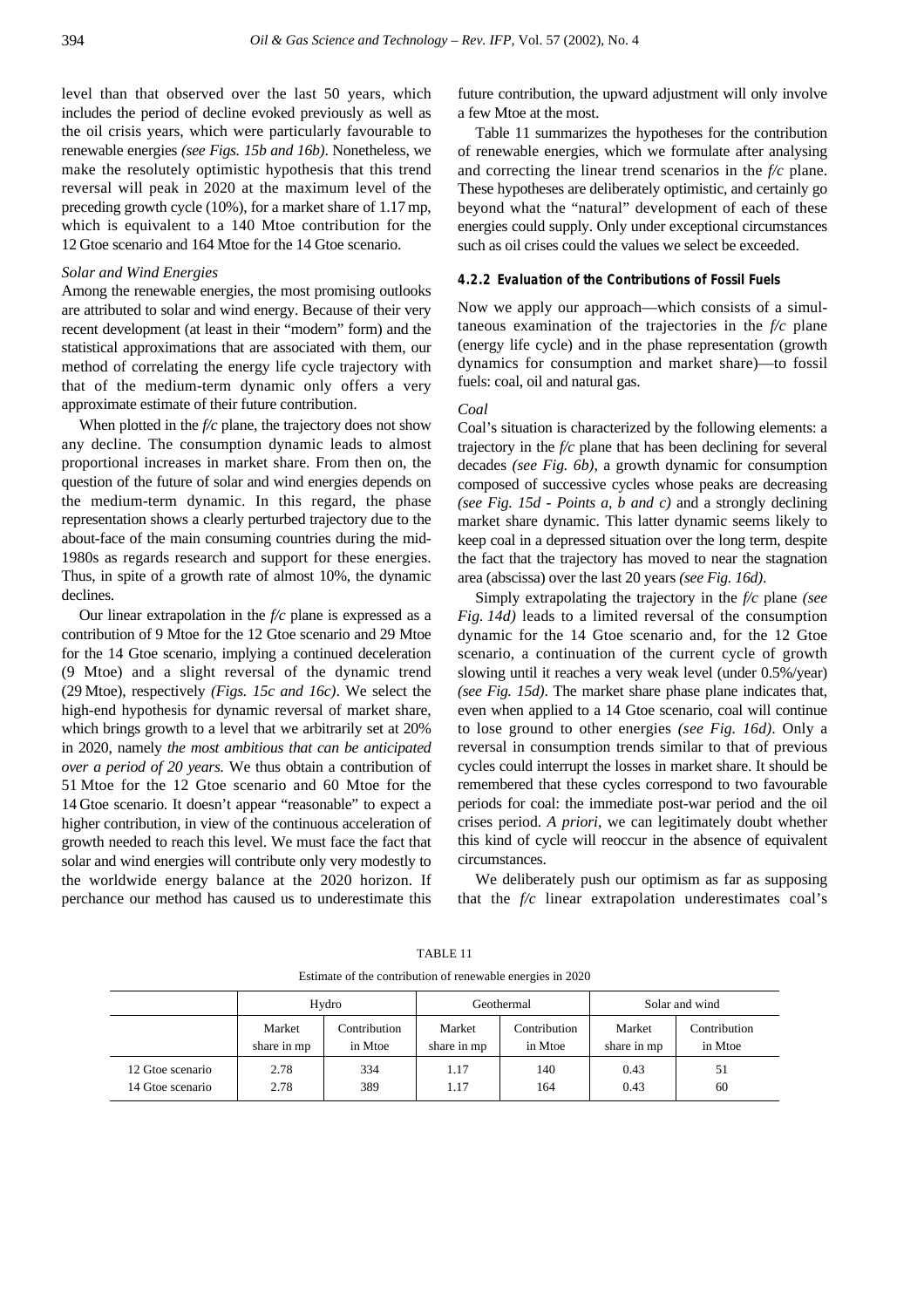potential, and make the hypothesis that the peak of an upcoming cycle will reach the growth threshold of 2%/year in 2020, for a contribution of 3036 Mtoe *(Fig. 15d - Point d)*. The inevitable descending phase of the cycle, which is almost symmetrical to the ascending phase, will only bring coal consumption towards 4 Gtoe in an additional period of about 20 years. *We therefore uphold our analysis and judgement as to the unrealistic nature of most published scenarios* (by the *IEA*, *WEC* or even *Shell*), which attribute consumption outlooks on the order of 4 Gtoe, namely an almost two-fold increase over the next 20 years.

#### *Oil*

Based on Figure 14e, the linear extrapolation of the trajectory in the *f/c* plane, the outlook for oil that emerges confirms the decline that began during the era of the oil shocks. The trajectory's disturbing downward curve might appear exaggerated, giving rise to the question: is oil's potential significantly underestimated by our approach?

An examination of the consumption and market share phase plane provides part of the answer. Consumption currently appears to be at the peak of a growth cycle that began at the time of the counter-shock *(Fig. 15e - Point a)*. The phase representation of the linear extrapolations shows that the trajectory is indeed heading down, whether total energy consumption reaches 12 or 14 Gtoe. While the descending phase of the cycle seems rather abrupt for the 12 Gtoe scenario, we note that even for the 14 Gtoe scenario, oil consumption never reaches 4 Gtoe (only 3.85). In terms of market share, the situation appears clear *(Fig. 16e)*: the trajectory never crosses the abscissa, which is the synonym of a new era of growth. Rather, it heads unequivocally into a new downward phase.

To the question of whether oil's contribution as calculated by the *f/c* linear extrapolation is underestimated, we respond: "perhaps". But it seems undeniable that this contribution will not be able to significantly exceed the boundary of 4 Gtoe by 2020 (or about 90 Mbbl/day). Subsequently, oil would seem to enter a growth cycle, whose amplitude is reduced compared to the current cycle. We should remember a characteristic common to the growth dynamics of all energy sources, and particularly to dominant energies: the rhythm of growth is never constant, but rather follows cyclical variations; the successive cycles tend to diminish in amplitude. A limited rebound in oil consumption growth after 2020 would be perfectly coherent with the market share trajectory. The latter, which is currently on a path of accelerated decline, will also ultimately reach a maximum and then dive into the next phase of decelerated decline (which expresses the new cycle of consumption growth).

#### *Natural Gas*

The evaluation of gas's contribution to total consumption certainly constitutes a controversial subject on the same scale as hopes for development of consumption of this energy in almost all the world's regions. Our intention, however, is to look at the characteristics of all energy forms without preconceptions, in order to best delimit the space used by the various graphical representations, within which the trajectories are most likely to be found.

In contrast to oil and coal, the *f/c* linear extrapolation for the gas trajectory augurs well for its continued growth in the world energy balance *(see Fig. 14f)*, and in this it reflects the very nature of this approach. Is it plausible to hypothesize that the trajectory in the *f/c* plane will stop levelling off over a period of around 20 years, although (without adopting the Marchetti's extreme thesis evoked above) this levelling off is a crucial element in long-term trends?

The phase planes provide new elements for this assessment: gas consumption reaches 2730 Mtoe in the 12 Gtoe scenario and 3430 Mtoe in the 14 Gtoe scenario. Figure 15f shows that the difference between these two values cannot be simply reduced to the 700 Mtoe spread, but rather delimits the field of possibilities:

- Gas will surely reach at least 2730 Mtoe in 2020, as this requires no deviation from its long-term trajectory and does not call into question its behaviour when growth slows down.
- On the contrary, consumption of 3430 Mtoe requires an immediate reversal of this trajectory, namely a continuous acceleration of the growth rate, which has not been observed in the past, except, of course, during the energy's introduction when growth rates are as high as the quantities are low. If we return to Figure 14f, this means assuming that the gas trajectory in the *f/c* plane *does not level off at all* (in our linear extrapolation) over a period of more than 20 years, which contradicts energy history. As we did for coal, we confirm our outlook that consumption will necessarily be below 3.5 Gtoe in 2020 and maintain our criticism of scenarios that give gas the lion's share, going so far as anticipating consumption above 3.5 or even 4 Gtoe.

Figure 16f confirms these conclusions; the market share trajectory is similar to that of consumption. Nevertheless, we note that 2730 Mtoe in the 12 Gtoe scenario means that the current cycle is interrupted and that gas enters a phase of stable growth in market share. But, all our observations clearly demonstrate that a rectilinear trajectory is implausible; all evolution is definitely curved. The most likely trajectory consists of a new cycle composed of an upward phase of accelerating growth (in consumption and market share), a peak and then a descending phase of decelerating growth, where the two successive phases are basically symmetrical.

If we assume that the maximum possible value (*i.e.*, 3430 Mtoe) is reached in 2020 at the peak of the cycle, the descending growth phase during the following 15 to 20 years would inevitably lead to consumption at levels that are hard to imagine, nearly 6000 Mtoe. The "maximalist" hypothesis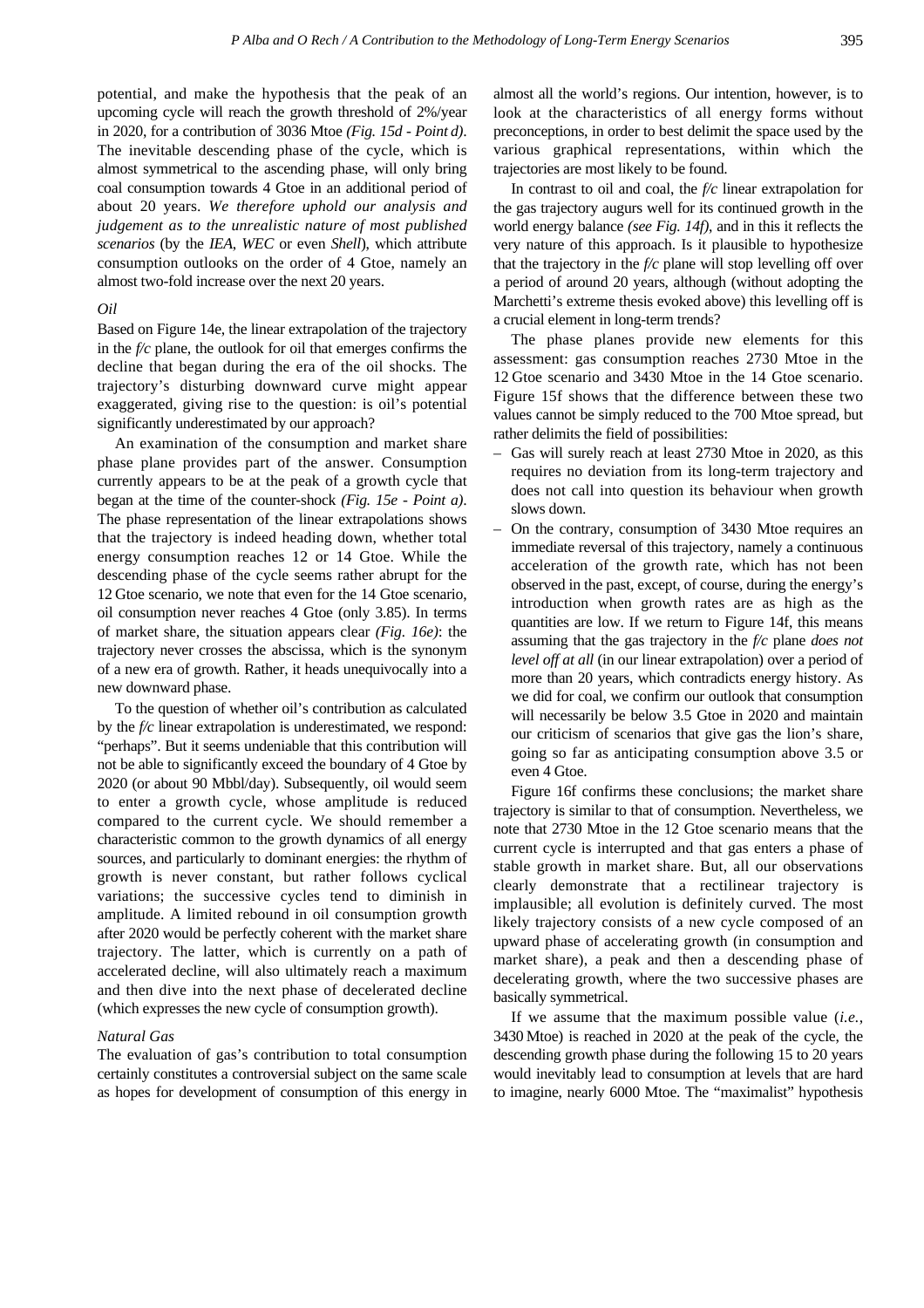we formulate is that the 3430 Mtoe value is reached at the end of the full cycle. The key to the problem resides in the level at the peak, which we put at the middle of the cycle, *i.e.*, in 2009. In this case, the consumption trajectory must reverse direction immediately, reach its peak at the threshold of 3.17% growth in 2009 *(see Fig. 15f - Point a)* and then decelerate to return at the bottom of the cycle to a growth level identical to that of 1997 *(see Figure 15f - Point b)*. We'll use this scenario in our effort to calculate the potential minimum supply "deficit", even though we believe it to be improbable, as it supposes that:

- The trajectory reverses direction immediately and durably, which requires a strong impetus.
- The peak of this cycle reaches the level of the preceding cycle (3.2%), which is never the case (as shown by the phenomenon of progressively decreasing cycle amplitudes).
- At its lowest point, the descending phase remains above the threshold of 2% (the current level of consumption growth).

Our observations and analysis show that all energy forms — fossil fuels even more than renewable resources go through phases of maturity and then decline during their history. Gas's trajectory does not escape this rule and must *inevitably* level off. If the trajectory does not level off much (or at all) in the coming years, then there is a real possibility of a *brutal drop* such as happened to coal and oil *(see Fig. 6a - Points A and B)*. This situation should help guide our analysis regarding the causes and economic consequences of natural gas's move into the withdrawal/ decline phase. This hypothesis takes on particular importance in light of the considerable hope placed in the development of this energy form.

The contributions of all fossil energies to the 12 and 14 Gtoe consumption scenarios are summarized in Table 12. We deliberately use identical values for consumption in both scenarios, as we consider them to be maximum amounts that will not be exceeded by 2020.

## **4.3 World Energy Outlook for 2020**

Our method of evaluating the future contributions of primary energy sources enables us to estimate the potential surplus or deficit in supply for a given level of demand.

In the framework of the 12 Gtoe scenario, the sum of the contributions of all energies except nuclear equals 12.33 Gtoe *(Table 13)*. Taking the conservative hypothesis, where nuclear energy's contribution remains at its current level of 0.6 Gtoe, it seems that the risk of tension over supply can be dismissed. It should be remembered, however, that *the apparent surplus of almost 1 Gtoe* (0.33 + 0.60) is the result of very optimistic scenarios, particularly as regards renewable energies and gas. If we use more restrained, less ambitious scenarios, this surplus would necessarily be reduced to a less comfortable level.

In the framework of the 14 Gtoe scenario, we obtain the opposite result. The sum of the contributions causes a deficit of almost 1.6 Gtoe *(Table 14)*, excluding nuclear energy, for

|                  |             | Coal         |             | Oil          | Gas         |              |  |
|------------------|-------------|--------------|-------------|--------------|-------------|--------------|--|
|                  | Market      | Contribution | Market      | Contribution | Market      | Contribution |  |
|                  | share in mp | in Mtoe      | share in mp | in Mtoe      | share in mp | in Mtoe      |  |
| 12 Gtoe Scenario | 25.3        | 3036         | 33.3        | 4000         | 28.6        | 3430         |  |
| 14 Gtoe Scenario | 21.7        | 3036         | 28.6        | 4000         | 24.5        | 3430         |  |

TABLE 12 Estimate of the contribution of fossil fuels in 2020

TABLE 13

Contribution of primary energies to a worldwide consumption of 12 Gtoe

|                     | Coal | Oil  | Gas  | Hydro | Geothermal | Solar | <b>Biomass</b> | <b>Balance</b> |
|---------------------|------|------|------|-------|------------|-------|----------------|----------------|
| Consumption in Gtoe | 3.04 | 4.00 | 3.43 | 0.33  | 0.14       | 0.05  | 1.34           | $+0.33$        |

|--|--|

Contribution of primary energies to a worldwide consumption of 14 Gtoe

|                     | Coal | Oil  | $\overline{\phantom{a}}$<br>Gas | Hydro | Geothermal | Solar | <b>Biomass</b> | <b>Balance</b> |
|---------------------|------|------|---------------------------------|-------|------------|-------|----------------|----------------|
| Consumption in Gtoe | 3.04 | 4.00 | 3.43                            | 0.39  | 0.16       | 0.06  | 1.34           | $-1.58$        |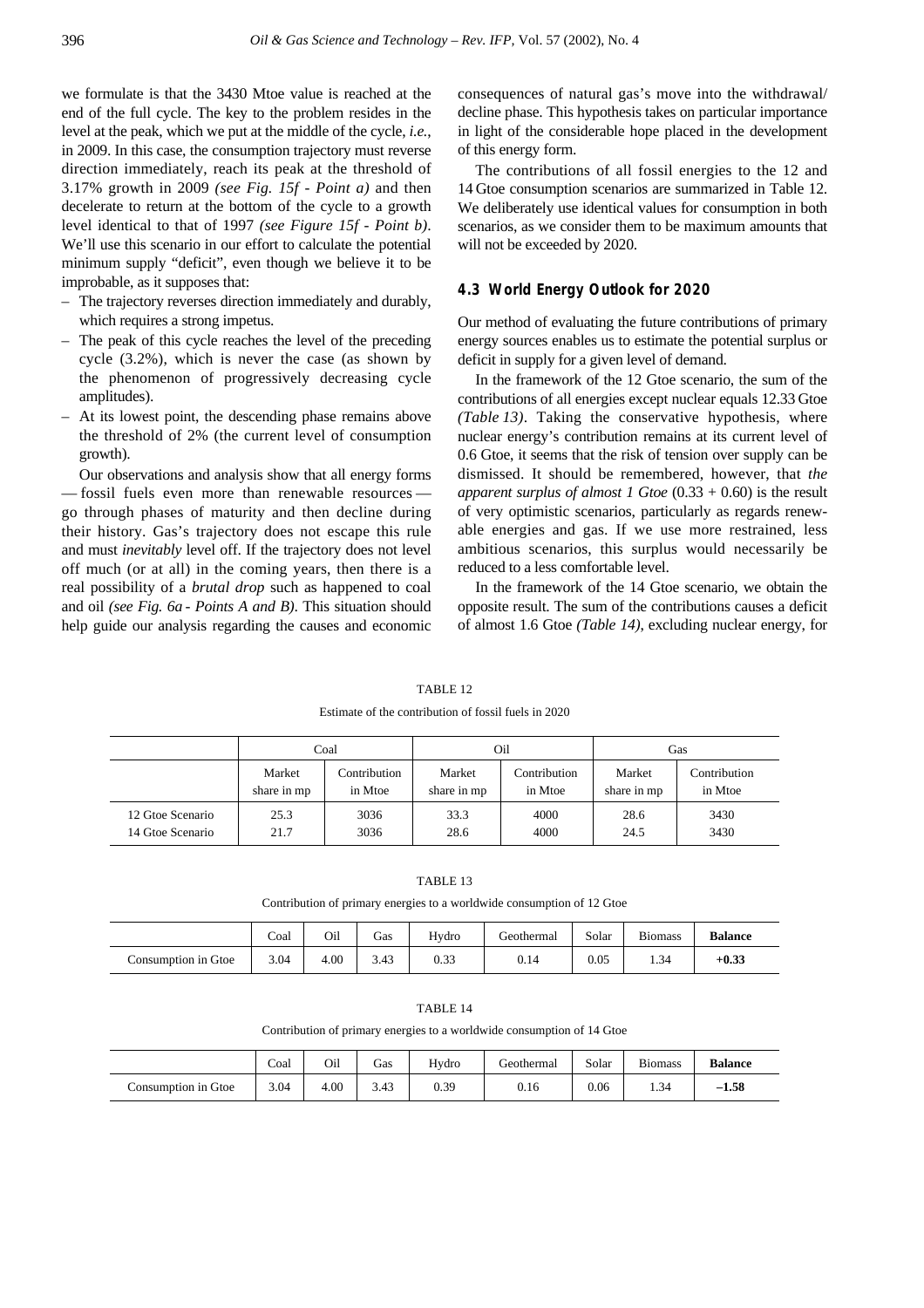*a net deficit of 1 Gtoe*, based on an identical contribution for nuclear energy (0.6 Gtoe) as in the 12 Gtoe scenario. The same remark as above regarding the "minimal" nature of this deficit applies here. The inevitable tension around supply that would result from this total level of consumption could be all the more underestimated in that (except perhaps for coal, and to a lesser measure for oil) we are considering the other energies at the maximum level of their contributions in 2020, and probably beyond that for some.

## **5 RECENT DEVELOPMENTS AND CONCLUSIONS**

## **5.1 Short Term and Long Term: a Mutual Enlightenment**

Our work covers the period 1850-1997. We now have more recent statistics available that can shed light on the trends we have highlighted and on our conclusions regarding the growth potential of primary energies. These confirm that the oil scenario we formulate is out of kilter with the orders of magnitude that are generally recognized for worldwide consumption, as shown by *IEA* and *American DOE* scenarios that forecast about 115 Mbbl/day in 2020. We could even cite the opinions of some experts who expect an even higher level of consumption.

We will conclude this presentation of our analytical method and results by putting into perspective the growth rates for oil consumption recorded for 1998, 1999 and 2000, *i.e.*, 0.56%, 2.30% and 0.74%, respectively (variations on raw series). In Figure 17, we project the years 1998 through 2000 after data filtering. It appears that the growth cycle that started in the early 1980s (positive dynamic), which we predicted would peak soon, before beginning a deceleration phase, is indeed headed in the direction we expected. The nearly zero dynamic (peak) appears to be tipping over towards a negative value, which presages a sharply slowing growth phase. Although we should remain prudent in this regard, we observe that most current predictions for oil consumption for 2001 (+0.1 Mbbl/d) and 2002 (+0.7 Mbbl/d), which was heavily affected by a world economy in virtual recession, confirm this trend (raw data).

Our two key comments that result from this work should help go beyond the debate that solely concerns the level of energy consumption that will or will not be reached at a given date:

- In the phase representation, all evolution is *curved* by the succession of acceleration and deceleration phases. The use of average growth rates alone to describe the past, and even more so the future, ignores these successive phases and is therefore inadequate, prone to the risk of wrong analyses and unrealistic projections.
- To support any value proposed in the context of a scenario at a given date, an energy projection must specify the







growth rate associated with this value. In other words, it is more important to specify *the sign of the dynamic and the position in the cycle* and the end of the projection period than a unique, absolute value for consumption (or market share), which will only be the result of these two elements. Tables 13 and 14 (contributions of primary energies at a consumption of 12 and 14 Gtoe) do not mention these elements, as we have not made a hypothesis regarding the dynamic of global demand.

## **5.2 General Conclusions**

- 1. We have not handled the problem of statistical inadequacy. This important question, particularly as regards equivalences, does not undermine our presentation. We can only urge that such an effort be undertaken, without being marred by considerations that push the scientific approach into the background.
- 2. Our work concerns the possibility of improving energy forecasts. An initial report published in May 2000 sketched out a methodology that we develop here in greater detail. The essential point is to consider dynamic elements and relational elements, as follows:
	- **.** Dynamic elements consider the rates of change of consumption and market share, independent of consumption and market share.
	- **.** Relational elements use the phase space to naturally associate the variables with their variations and the *f/c* space (market share/consumption space) to show relations between the energies.

The properties of these spaces are described in detail in the Appendix. What is important is that the use of these spaces enables us—by merely considering the *morphology* of possible trajectories—to restrict the forecasts, limiting the areas in which the trajectories may be found. This does not limit the construction of dynamic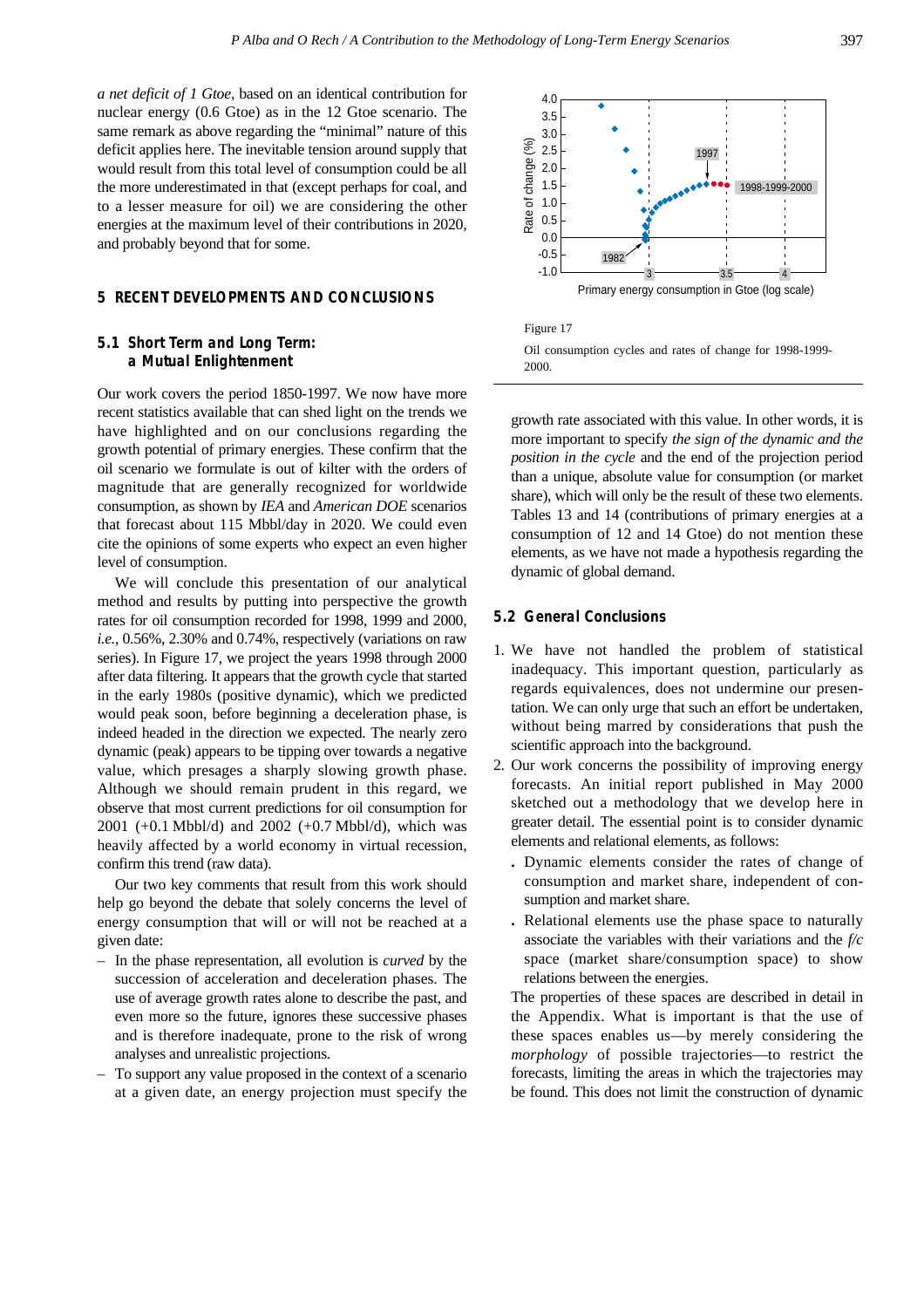models, but rather supplies boundaries that the solutions must not cross.

- 3. We have attempted to apply our method to a simple case that concerns two hypotheses for worldwide demand (12 and 14 Gtoe in 2020). It can be shown that the energy trajectories are sufficiently limited (in the sense of the space used) to supply realistic energy scenarios. In order to complete our work, which concerned data limited to 1997, we supplied, for oil, graphs obtained by adding data for 1998, 1999 and 2000, based on filtered series. The points obtained clearly demonstrate that no major modification of the dynamic appears.
- 4. Beyond our initial results, the construction of scenarios for each primary energy source requires the formulation of a hypothesis for the *global demand* dynamic. Our work will now develop towards accounting for general economic factors and attempting to integrate geographic aspects. The narrowing of the range forecast, which is central to our approach, appears to require the use of fundamental elements, which we have voluntarily left aside (*e.g.*, demographics, production). Nonetheless, it should not be

thought that the trajectories of the various energies could free themselves from the constraints that we have highlighted, which remain in any event.

#### **REFERENCES**

Alba, P. and Rech, O. (2000) Peut-on améliorer les prévisions énergétiques ? *Revue de l'énergie*, 513 and 514, January and February 2000.

Hodrick, R.J. and Prescott, E.C. (1997) Postwar US Business Cycles: An Empirical Investigation. *Journal of Money*, Credit, and Banking, **29**, 1-16.

Hubbert, M.K. (1956) Nuclear Energy and the Fossil Fuels. *Amer. Petrol. Inst. Drilling & Production Practice. Proc. Spring Meeting*, San Antonio, Texas, 7-25.

Marchetti, C. and Nakicenovic, N. (1978) *The Dynamics of Energy Systems and the Logistic Substitution Model: Phenomenological Part*, **1**, IIASA.

Percebois, J. (1989) Économie de l'énergie. *Economica*, 154.

Peterka, V. and Fleck, F. (1978) *The Dynamics of Energy Systems and the Logistic Substitution Model: Theoretical Part*, **2**, IIASA.

*Final manuscript received in June 2002*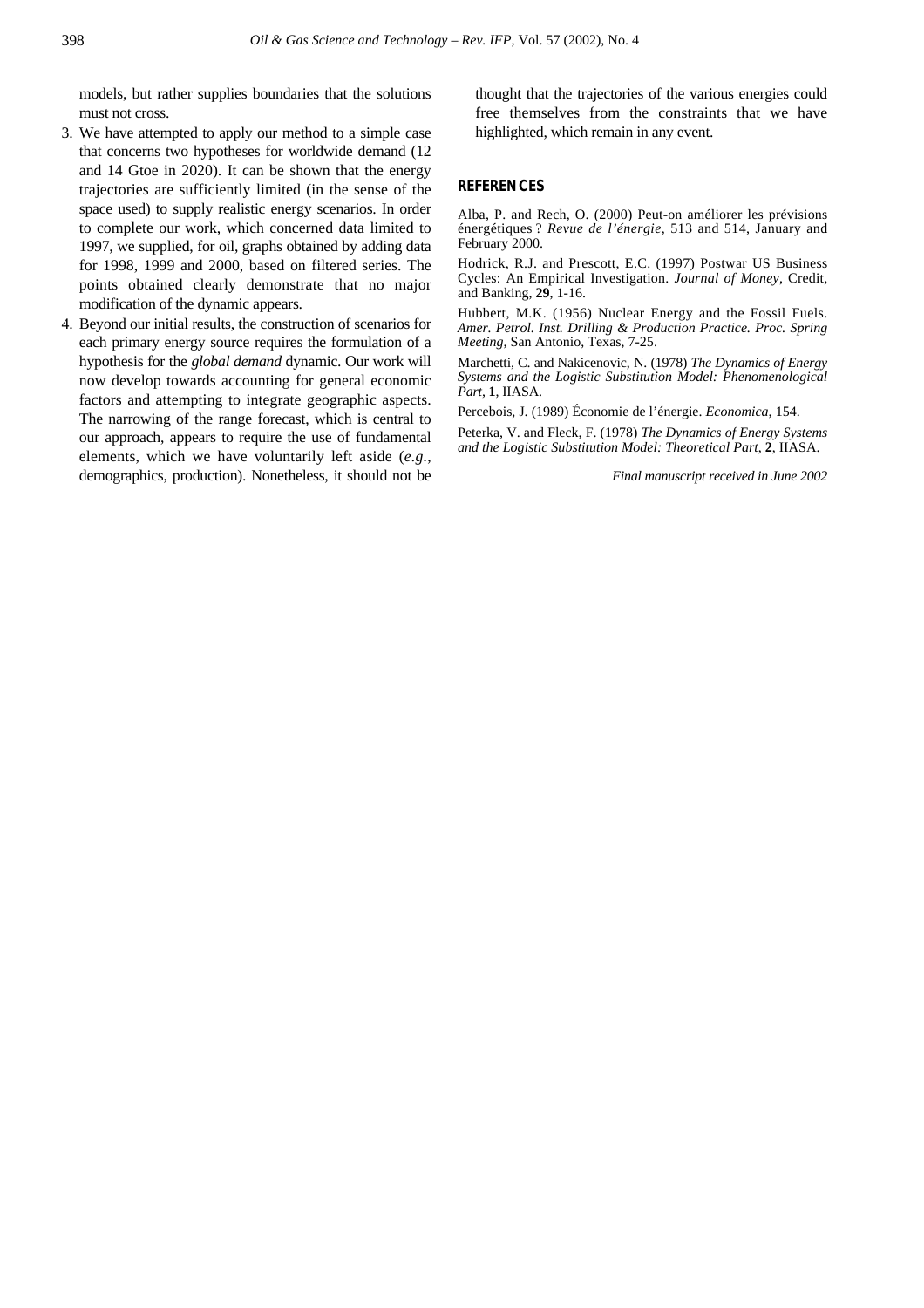## **APPENDIX**

## **1 STATISTICAL SOURCES**

1971-1997 period: Reviews and statistics of nonmember countries, *OECD/IEA*, 1999.

1950-1970 period: Etemad and Luciani, *La production mondiale d'énergie 1800-1985*, *CNRS* and *CHEI*, 1991, World Energy Supplies, UNO, 1976.

1850-1950 period: Etemad and Luciani, *La production mondiale d'énergie 1800-1985*, *CNRS* and *CHEI*, 1991; Marchetti and Nakicenovic, *The Dynamics of Energy Systems and the Logistic Substitution Model*, IIASA, 1978. J.M. Martin data (biomass in 1850 and 1900, coal in 1850).

## **2 FILTERING**

We chose the Hodrick-Prescott's filter (1997), which is regularly used in analysing the cyclical properties of macroeconomic variables. This technique is based on the idea that a trend must be sufficiently smooth so as not to follow all the inflections of the series, without deviating too much from the movements of the initial series. The method consists of seeking a filter such that the filtered series is a solution to the following problem:

Min 
$$
\Sigma
$$
 [ $y_t - \mu_t$ ]<sup>2</sup> + 1  $\Sigma$  [( $\mu_{t+1} - \mu_t$ ) - ( $\mu_t - \mu_{t-1}$ )]<sup>2</sup>

where  $\mu_t$  is the trend component,  $y_t - \mu_t = c_t$ , the cyclical component. The first term measures the fit of *c* to *y* while the second indicates the degree of variability of the trend. The parameter  $\lambda$  represents the weight assigned to the second objective relative to the first. The larger this parameter is, the smoother the trend. For an infinite  $\lambda$ , we obtain a linear trend. Hodrick and Prescott (1997) recommend setting the value of the parameter  $\lambda$  to 100 for an annual series.

## **3 PHASE REPRESENTATION, DYNAMIC AND CYCLES: MATHEMATICAL ELEMENTS AND FUNDAMENTAL REMARKS**

*NB:* The examples that illustrate the text below are shown as Examples 1 and 2 in the main text.

Consider a positive, continuous, differentiable function. The phase representation is based on a coordinate system in which the function is the abscissa and its first derivative is the ordinate. The term phase representation comes from the phase space of particle mechanics, in which the positions and momenta (the product of velocity and mass) are considered.

This kind of representation has a number of properties:

1. In the y plane, y', the slope of curve y is  $dy'/dy$ , or  $y''/y'$ . This shows that near an extremum  $(y' = 0)$ , the slope becomes undefined and that the trajectory is governed by the second or higher-order derivative. Generally speaking *(see infra)*, the trajectories are normal to the abscissas, either flat (crossing) or with a turning point.

- 2. A special case is associated with  $y'' = 0$ , an increase at a constant rate (as *y*′ is a constant). In this case, the trajectory is parallel to the abscissas in a linear representation and is a decreasing exponential asymptotic to the abscissas in a logarithmic representation.
- 3. The *y*,*y*′ plane has a direction, as the sense of the variation of the function determines the sign of the derivative.
- 4. If we use a log *y*, *dy*/*y* representation (logarithmic phase representation), the slope of the curve equals the dynamic, *i.e.*, the relative variation of the rate (a standard term in economics for *dy*/*y*)
- 5. If an economy is cyclical, its growth rate must show a component that is almost constant, to which a periodic term is added. Limiting ourselves to a simple example, we would then write:

$$
dy/y = k(1 + a \sin bt)
$$

or again  $\log y = kt - (ak/b) \cos bt + \text{constant}$ .

In a logarithmic phase representation, these equations define three different types of curves, depending on whether *a* is  $\geq$ ,  $\leq$  than 1. In particular, a cycloid is obtained for  $a = 1$ . In practice, reversals or more generally, turning points, should be found near the abscissa. These turning points mark the low points of the cycle if it is in the growth phase  $(k>0)$ , or the high points if it is in the decline phase. It should be noted that the phase representation amplifies the cycle signal (low point and high point).

## **3.1 Interest of the Phase Representation and Dynamic**

A simple observation of time series, even before filtering, shows that the rates are never constant and show strong variations. Filtering eliminates some of these fluctuations while keeping the important changes, but lessening their abruptness. It is apparent, therefore, that rates vary and it is critical to take this aspect into account for the phenomena under study. As the phase representation offers the ability to clearly represent rate changes, it is a mathematical tool that is well adapted to studying the dynamic. The dynamic is the relative variation of the rate. It is expressed mathematically by  $\frac{d}{dy}{y}$ )/ $\frac{dy}{y}$ , or again by  $\frac{y''}{y'} - \frac{y'}{y}$ .

#### **3.2 Limits to the Use of the Dynamic**

We improve on the simple calculations of rates (average annual growth rates) observed in the past by taking into account variations in the dynamic across long-term trajectories. It should be noted, however, that the numeric calculation demands intervals that do not cross the abscissas, because of discontinuities. For the same reason, it cannot